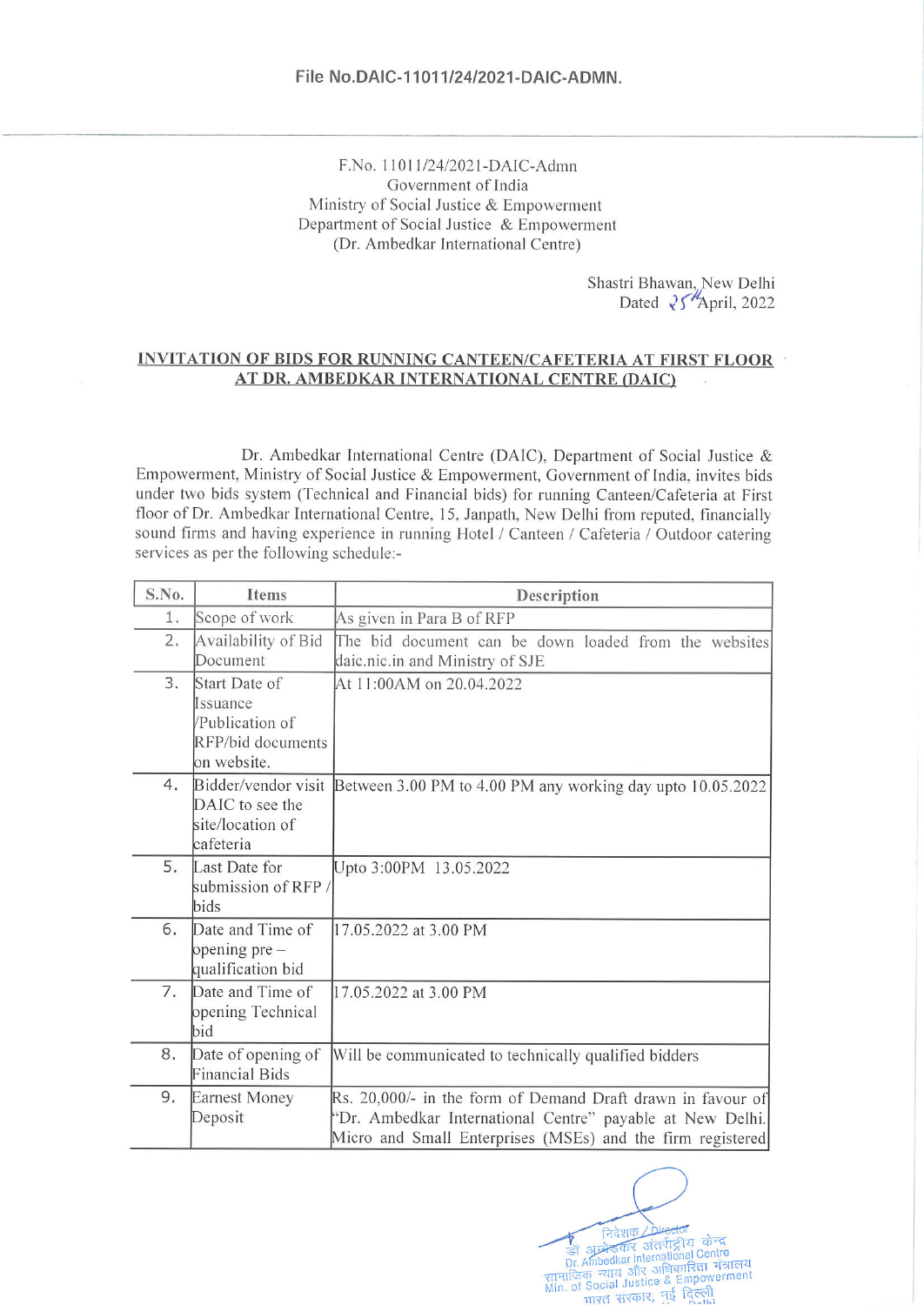|                 | with Ministry/Department are exempted from submission of Bid    |  |  |  |  |  |  |  |
|-----------------|-----------------------------------------------------------------|--|--|--|--|--|--|--|
|                 | Security. In lieu of Bid Security bidders should sign "Bid      |  |  |  |  |  |  |  |
|                 | Security Declaration" accepting that if they withdraw or modify |  |  |  |  |  |  |  |
|                 | their bids during the period of validity etc. they will be      |  |  |  |  |  |  |  |
|                 | suspended for the time specified in the tender documents.       |  |  |  |  |  |  |  |
| 10. Address for | Director, DAIC, Dr. Ambedkar International Centre, 15,          |  |  |  |  |  |  |  |
| Submission and  | Janpath, New Delhi.                                             |  |  |  |  |  |  |  |
| opening of Bids |                                                                 |  |  |  |  |  |  |  |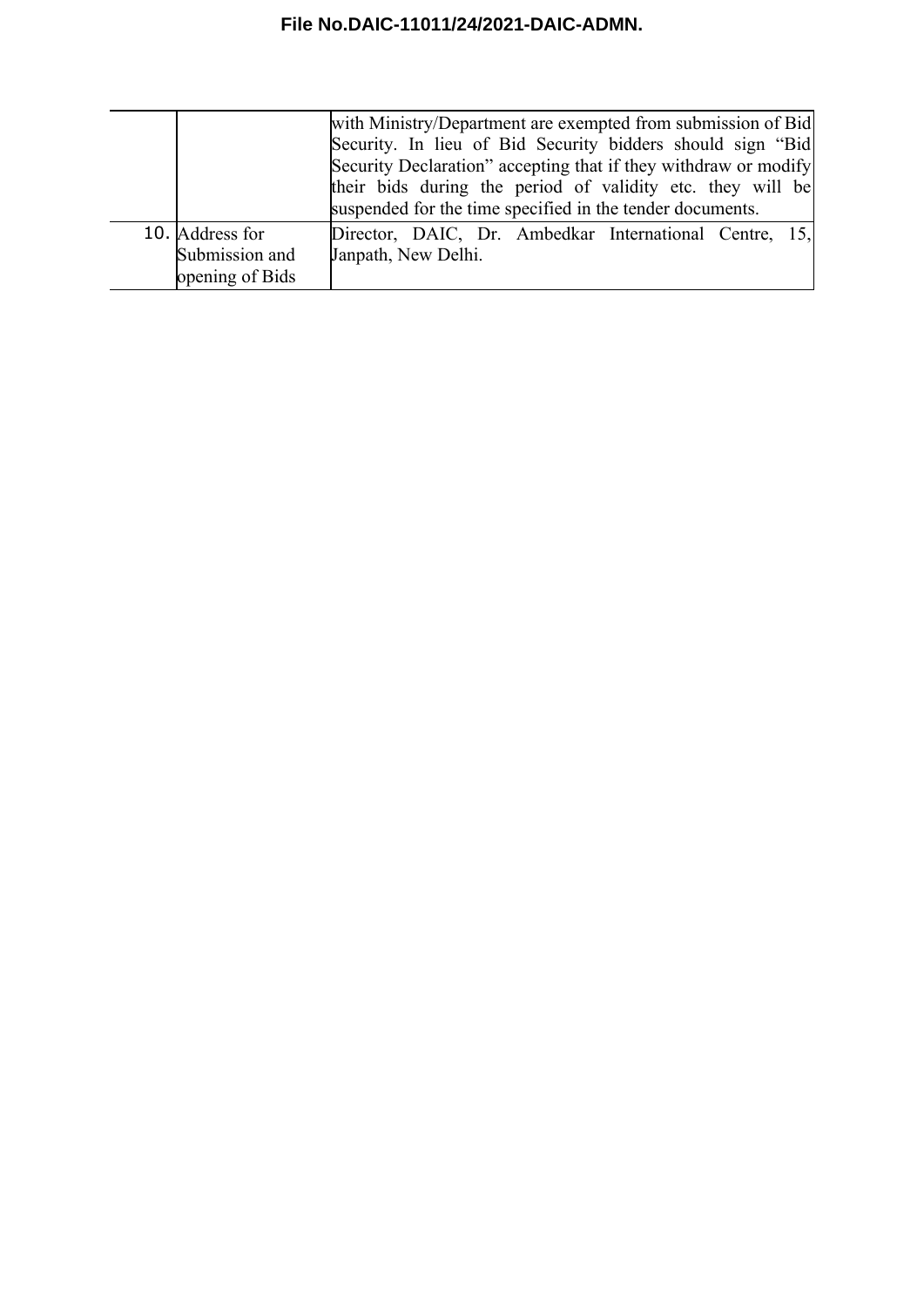### **A. INSTRUCTION AND GUIDELINES TO BIDDERS FOR SUBMISSION OF BID**

- 1. Please read the Terms & Conditions carefully before filling up the document Incomplete Tender Documents will be rejected.
- 2. Before submitting the tender, details of documents to be attached may be verified from the Check List given at Annexure-I of the Tender Document.
- 3. All pages of the Tender Documents must be signed by the authorized signatory and sealed with the stamp of the bidding firm as taken of having accepted all the Terms and Conditions of this Tender. Duly filled in tender form should be supported by "Letter of Transmittal" as at Annexure –II of the Tender Document.
- 4. DAIC reserves the right to obtain feedback from the previous/present clients of the Tender and also depute its team(s) to inspect the site(s) at present contracts(s) for onthe spot first-hand information regarding the quality of food and services provided by the Tenderer Decision of DAIC with regard to award of the contract will depend upon the feedback received by it from the previous / and present clients and also from its team(s) deputed for the purpose. The decision of the DAIC in this regard will be final and binding on all bidders.
- 5. Tender shall be submitted in DAIC's official tender form only. If submitted in any other Manner, the same shall be summarily rejected.
- 6. Tenders received without the prescribed Earnest Money Deposit (EMD) of Rs. 20,000/- (Rupees Twenty Thousand Only) shall be rejected. Rs. 20,000/- in the form of Demand Draft drawn in favour of "Dr. Ambedkar International Centre" payable at New Delhi. Micro and Small Enterprises (MSEs) and the firm registered with Ministry/Department are exempted from submission of Bid Security. In lieu of Bid Security bidders should sign "Bid Security Declaration" accepting that if they withdraw or modify their bids during the period of validity etc. they will be suspended for the time specified in the tender documents. No paper shall be detached from the Tender Document.
- 7. The name and address of the bidder shall be clearly written in the space provided for the purpose and no over-writing correction; insertion shall not be permitted in any part of the tender unless duly countersigned by the bidder. The tender should be filled in and submitted strictly in accordance with the instructions contained herein,otherwise the Tender is liable to be rejected.
- 8. The bids are to be submitted in two parts-
- i. Sealed Technical Bid (as per format at Annexure-III), along with a Demand Draft for Rs. 20,000/- (Rupees twenty thousand only), drawn in favour of Dr. Ambedkar International Centre, New Delhi payable at New Delhi, towards Earnest Money Deposit (EMD) in one sealed envelope super-scribed "TECHNICAL BID FOR RUNNING CANTEEN/CAFETERIA AT DAIC" Tender Document received without EMD will be summarily rejected.
- ii. Sealed Financial Bid (as per format at Annexure-IV) placed in a separate envelope super scribed "FINANCIAL BID FOR RUNNING CANTEEN/CAFETERIA AT DAIC"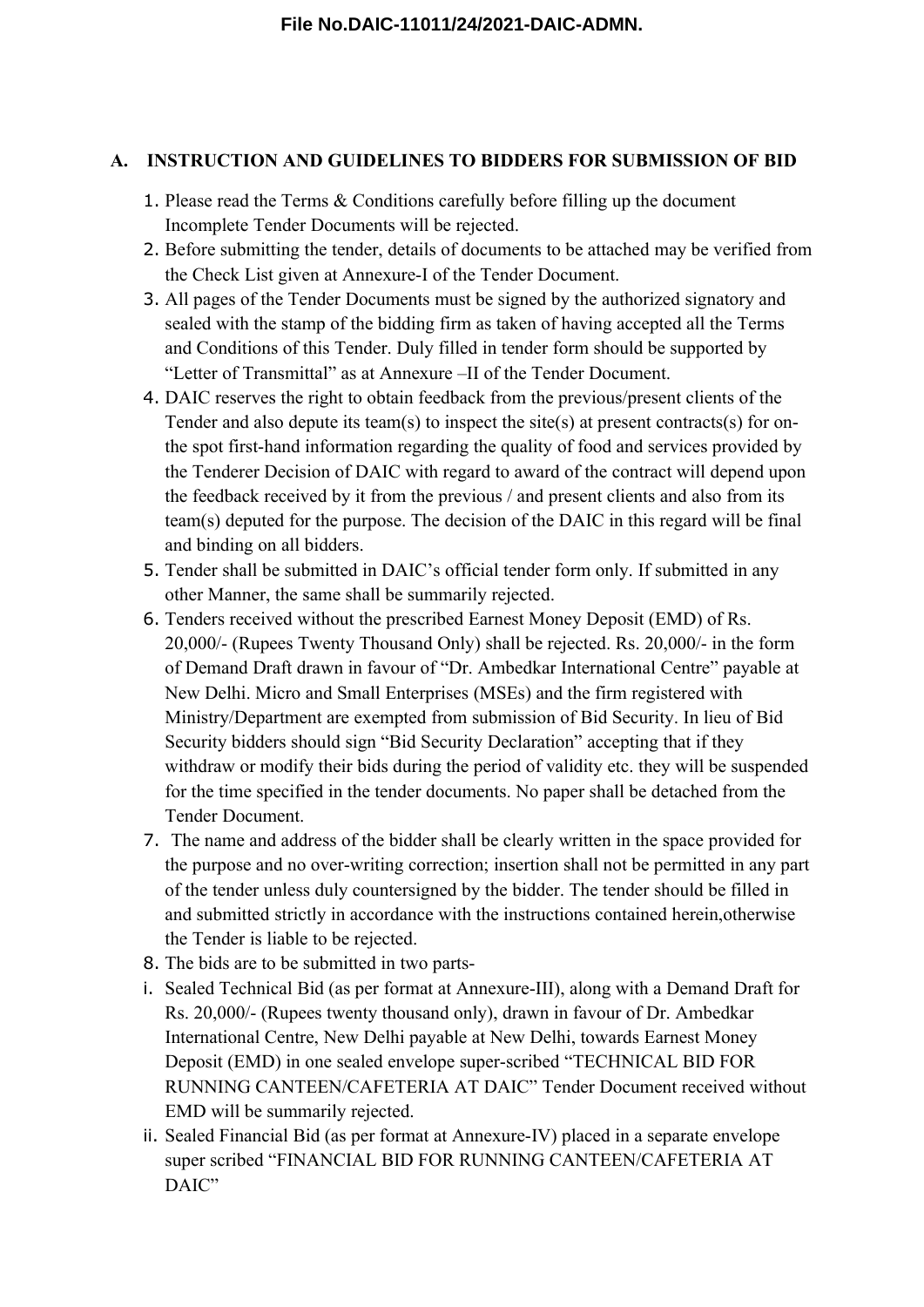9. The above mentioned two sealed envelopes should bear the name and complete postal address of the bidder. Sealed envelopes containing Technical Bid and Financial Bid should be placed in a bigger envelop super-scribed "BID FOR RUNNING CANTEEN/CAFETERIA AT DAIC, NEW DELHI". This bigger envelop bearing the name & complete postal address of the bidder, should be addressed to the Director, DAIC, 15, Janpath, New Delhi and deposited Dr. Ambedkar International Centre, 15, Janpath, New Delhi on or before **3.00 PM on 13th May, 2022**. Tenders received after due after due date & time shall not be accepted.

10. The Financial bid and EMD submitted by all bidders should be valid for at least for a minimum period of Six months from the date of opening of Technical Bids.

11. Person signing the bid or other documents connected with tender must clearly write his/her name and also specify the capacity in which signing.

12. The DAIC reserves the right to reject any or all tenders without assigning any reason

13. The DAIC reserves the right to change any condition of the tender before opening of the Technical Bids.

14. The successful bidder will have to enter into an agreement with the DAIC before commencement of providing the work.

15. Canvassing in any form will make the tender liable to rejection.

16. Conditional tender will not be accepted and will be rejected outright.

17. **Disqualification of bids: -** The bid is liable to be disqualified if (i) Not submitted in accordance with the prescribed forms. (ii) During the validity period, or its extended period, if any, the Bidder increases his quoted prices. (iii) The Bidder qualifies the bid with his own conditions. (iv) Bid received after due date and time. (v) Bid not accompanied by all requisite forms and supporting documents. (vi) Information submitted in Technical bid is found to be misrepresented, incorrect or false accidentally, unwittingly or otherwise, at any time during the processing of the contract (no matter at what stage) or during the tenure of the contract including the extension period, if any. (vii) Awardees of the contract qualify the letter of acceptance of the contact with his conditions.(viii) Bidders may specially note that while processing the tender documents, if it comes to our knowledge expressly or implied that some Bidders may have colluded in any manner whatsoever or otherwise joined to form a cartel resulting in delay / holding up the processing of tender, then the Bidders so involved are liable to be disqualified for this contract as well as for a further period of two years. (ix) No Bidder will be allowed to withdraw after submission of the bids; otherwise the EMD submitted by the bidder would stand forfeited. (x) In case of successful bidder declines the offer of contract for whatsoever reason(s) the EMD submitted by the successful bidder would stand forfeited.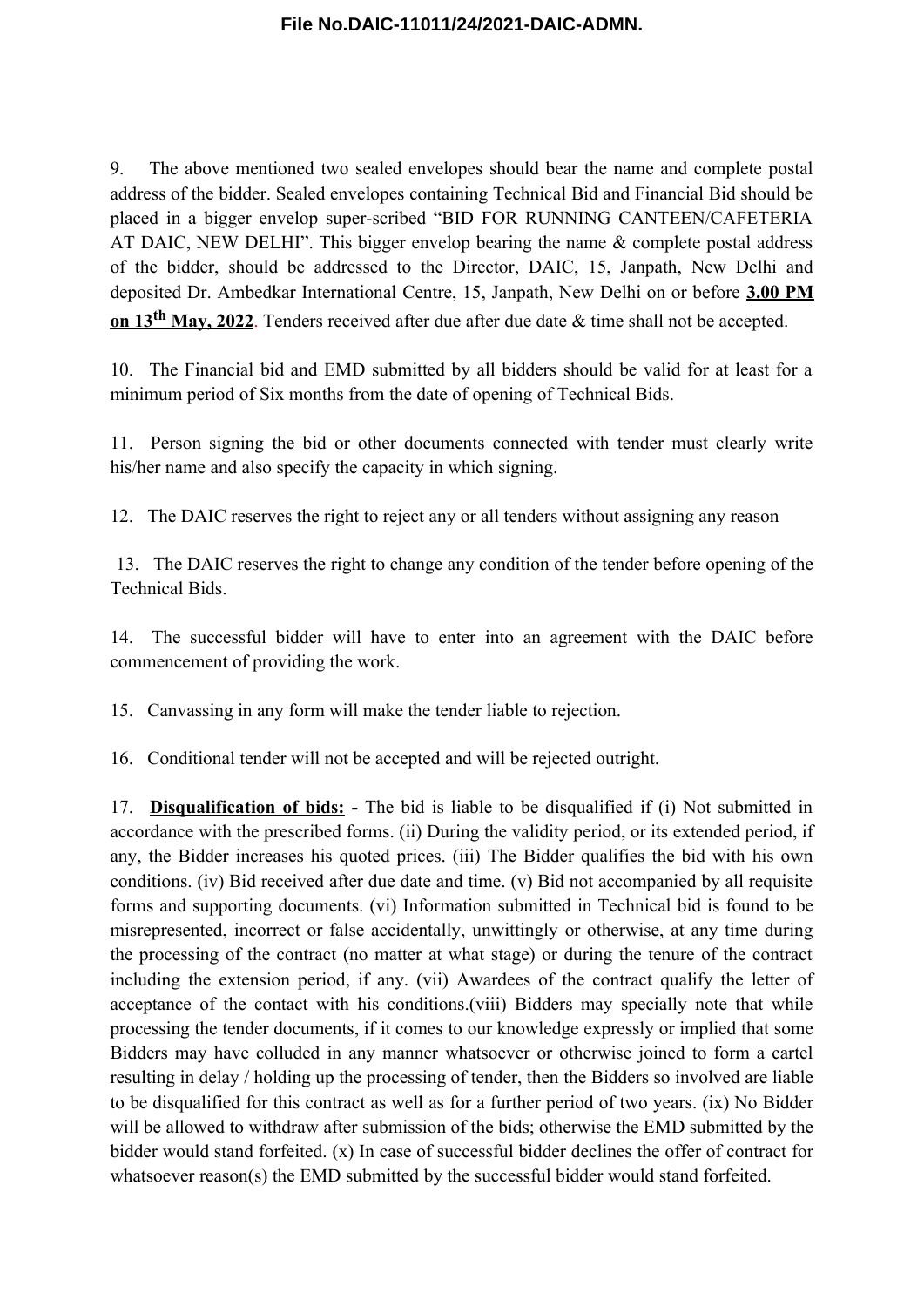18. **Period of Bid validity**: - Opening of Bids: - Validity of Tender Bids will be for six months Bids will be accepted on or before specified date and time only. No Bids will be accepted after the above deadline. No bid shall be rejected at bid opening, expert for late bids. Opening of only the Technical Bids shall be done first. After Technical evaluation, the Commercial bids of only those technically qualified will be taken up for further price evaluation.

19. **Duration of the Contract**: - The offers are invited only for the purpose of RUNNING CANTEEN/CAFETERIA, which would be valid for a period of two years, extendable by another period of one year. If, at any time, during the performance of the contract, the tenders encounter conditions impending timely delivery of goods and performance of service, then they should promptly notify DAIC, in writing, of the fact of the delay, the cause of delay and its likely duration. DAIC shall evaluate the situation and its discretion to extend the suppliers time for performance on Mutual agreement for One/Two years. The Performance security will further be retained accordingly.

20. **Correction of Errors**: - Bidders are advised to exercise greatest care in entering the rates in their commercial bids. No excuse that mistakes have been made or request for rates to be corrected will not be entertained, after the date and time of submission of bids. Corrections, if any, should be initialled by the person signing the tender forms before submission, failing which the rates for such items is a discrepancy between unit rate and the line item total resulting from multiplying the unit rate by quantity, the unit rate will governed. Where there is a discrepancy between the amount mentioned in the line item total bid amount resulting from the addition of the line totals, the rate indicated in the line item will prevail.

### **B. SCOPE OF WORK**

Thescope of work/services includes:-

- i. The Bidder shall not be allowed to cook at DAIC. Only precooked items / packed/process items shall be allowed to be sold.
- ii. The Bidder must have a running kitchen near DAIC for supplying lunch / dinner/ Hitea / packed food items.
- iii.Serving of Tea / Coffee / Snacks etc. to the DAIC
- iv.Successful bidder or tenderer shall provide: (a) Good quality paper napkins. (b) Good quality Tooth picks (wooden). (c) Disposable glasses for serving tea in all blocks. (d) Salt, pepper, sugar, pickle, etc. separately. (e) Adequate stock of high quality raw materials (brands as specified in the contract) for cooking as per standards to be fixed by DAIC Management. (f) Cleaning materials like brushes, dusters & Surf etc. (g) Storage racks for soft drinks.
- v. Tenderer should operate / serve round the clock 24X7 when requested as per official requirement.
- vi. It is therefore essential that catering services should be available from 9 AM to 6 PM on all days of the year.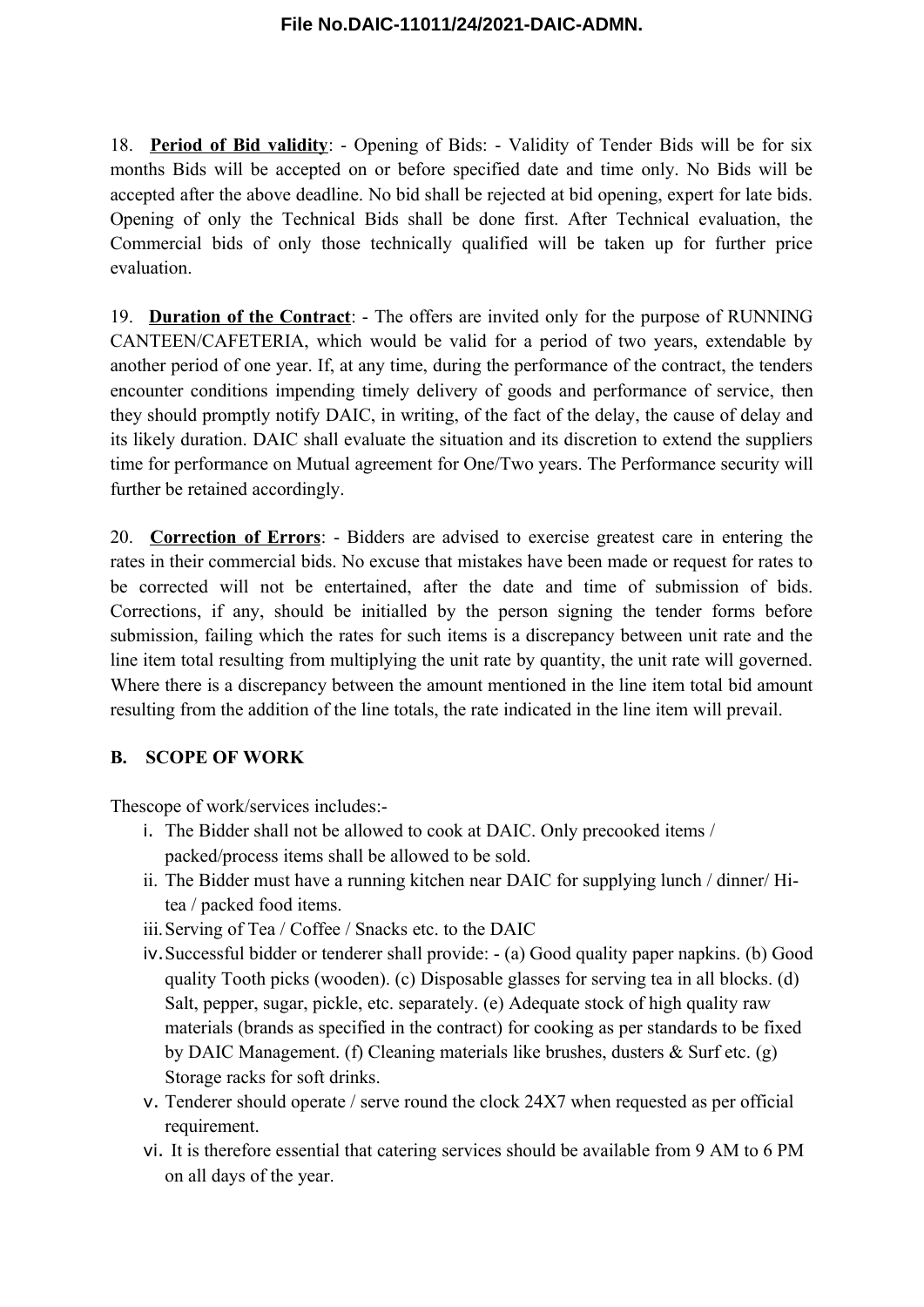- vii.The tenderer will engage sufficient manpower to ensure prompt service and abiding rule & regulations of labour laws. All food items will be served by persons in uniform carrying photo identity card indicating validity period and the tenderer will bring along with his own equipments viz; crockery, cutlery, frills (cloth covers) and other paraphenalia etc. for serving the food.
- viii.The intention of the DAIC is to provide hygienic and qualitative food to its executives only working at DAIC and with O&M Agency. The caterer and his staff are expected to provide courteous service to DAIC. Any deficiency noticed in this regard will be treated as a breach of contract and the contract will be terminated without any notice.
- ix.The Caterer or his employees shall not use the premises allotted to him for any other purpose except storing of food and servicing and shall not act in any manner so as to cause any nuisance or annoyance to the Corporation.
- x. Caterer shall entirely be responsible for proper trouble free catering during the period of contract. In case of loss, inadequate / improper maintenance / inadequate service, the caterer shall he held responsible and deduction equal to the loss assessed will be paid by the caterer on the recommendations of Committee constituted by DAIC and the recommendation, shall be binding on the caterer.
- xi.DAIC will provide space at first floor for running the canteen/cafeteria. The cafeteria area can be inspected by the bidders, before applying, so that event area of operation can be ascertained.
- xii.Tenderer should follow the all Covid Safety guidelines issued by the authority time to time.

# **C. OPENING OF BIDS**

- 1. The Technical Bids will be opened on 3 **:00 PM on 17.05.2022** in the DAIC Conference Room, 2nd Floor DAIC Building, 15, Janpath, New Delhi in the presence of such bidders who may wish to be present, either in person or through their authorized representatives (duly supported with authorization letter)
- 2. The Financial Bids of only technically acceptable tenders will be opened for further consideration. The decision of the DAIC in this regard will be final and no requests etc. will be entertained from the bidders. The date and time of opening of financial bid(s) will be intimated only to such bidders who are found eligible as per evaluation criteria prescribed by the DAIC.
- 3. EMD of the unsuccessful bidders will be returned to them, without interest, within a period of three months from the date of award of contract to the successful bidder.
- 4. EMD of the successful bidder shall be liable to be forfeited if the contractor does not fulfil any to the following conditions:
- i. An agreement of contract is not signed in the prescribed form within ten days of the receipt of the Letter of Empanelment;
- ii. The Contractor does not commence sale within 21 days from the award of contract.

5. The contract for running the canteen/cafeteria through this Tender is likely to come into effect from the date of signing of Agreement. Hence, the Financial Bids submitted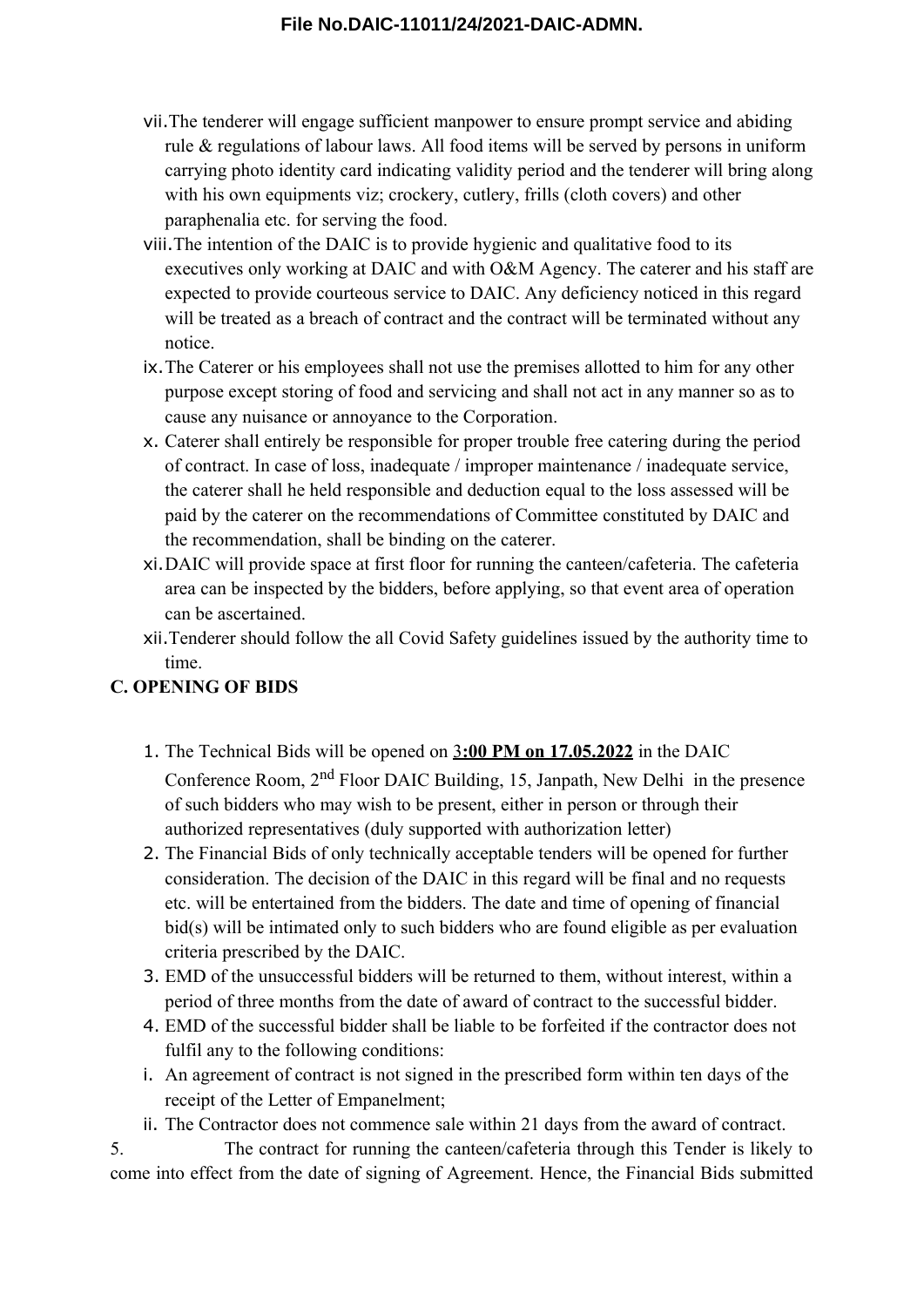by the bidders should be valid to become operative from the date of signing of Empanelment Agreement. In view of this, no change in the financial bid will be allowed if the successful bidder withdraws or alters the terms of the tender during this period; the Earnest Money Deposit shall be forfeited.

6. If the successful bidder withdraws or the services provided by the successful bidder are not found satisfactory, DAIC reserves the right to terminate the contract agreement without giving any notice and take other appropriate necessary action as per provisions of contract.

7. If any of the conditions of Tendering are not fulfilled, such Tender/Tenders will be summarily rejected outright and objections raised in this regards will neither be entertained. DAIC reserves the right to choose, accept or reject any or all requested / offer, in full or part at any stage, reduce or increase the quantity /rate of items without assigning any reasons therefore.

# **8. Following weightage shall be given for evaluation of Commercial Bids:-**

- a. **Lunch /Dinner -10%**
- b. **High Tea 20%**
- c. **Tea 10%**
- d. **Distance of kitchen from DAIC 20%**
- e. **Rent per month 40%**

9. The Commercial bids of only those bidders who qualify the technical evaluation stage will be opened. All other Commercial bids will be returned unopened. The Commercial Bids (as per the formats provided in the RFP Document) of the technically qualified bidders will be evaluated as per the evolution criteria mentioned in this document.

10. After opening financial bids, the mark shall be awarded to each bidder based onweight-age give at para 8 above and the bidder getting highestmarks shall be awarded with the contract and the rankto all the bidder will be given, as per the total marks scored.

11. The successful bidder will be required to submit with DAIC, Bank Guarantee or Demand Draft or Fixed Deposit Receipt (in original) made in favour of Dr. Ambedkar International Centre, New Delhi for a sum of Rs. 1,00,000/- (Rupees One Lakh only) as Deposit on account of, Performance Security. To safeguard the interest of DAIC Bank Guarantee of Demand Draft in favour of DAIC will be retained by the DAIC for the entire period of the contract agreement and on termination of the contract, the DAIC will refund to the contractor the sum of Rs. One Lakh without interest as per provisions of empanelment contract agreement.

# **D. ELIGIBILITY CONDITIONS AND TECHNICAL QUALIFICATIONS**

- 1. The applicant should be in catering business (includingbeverage and snacks services) for a continuous minimum period of 5 years as on 31.03.2021.
- 2. The tenderer should have ISO certificate and possess license as per Food Safety and Standards Act, 2006 (Attested copies of the certificates to be submitted along with technical bid).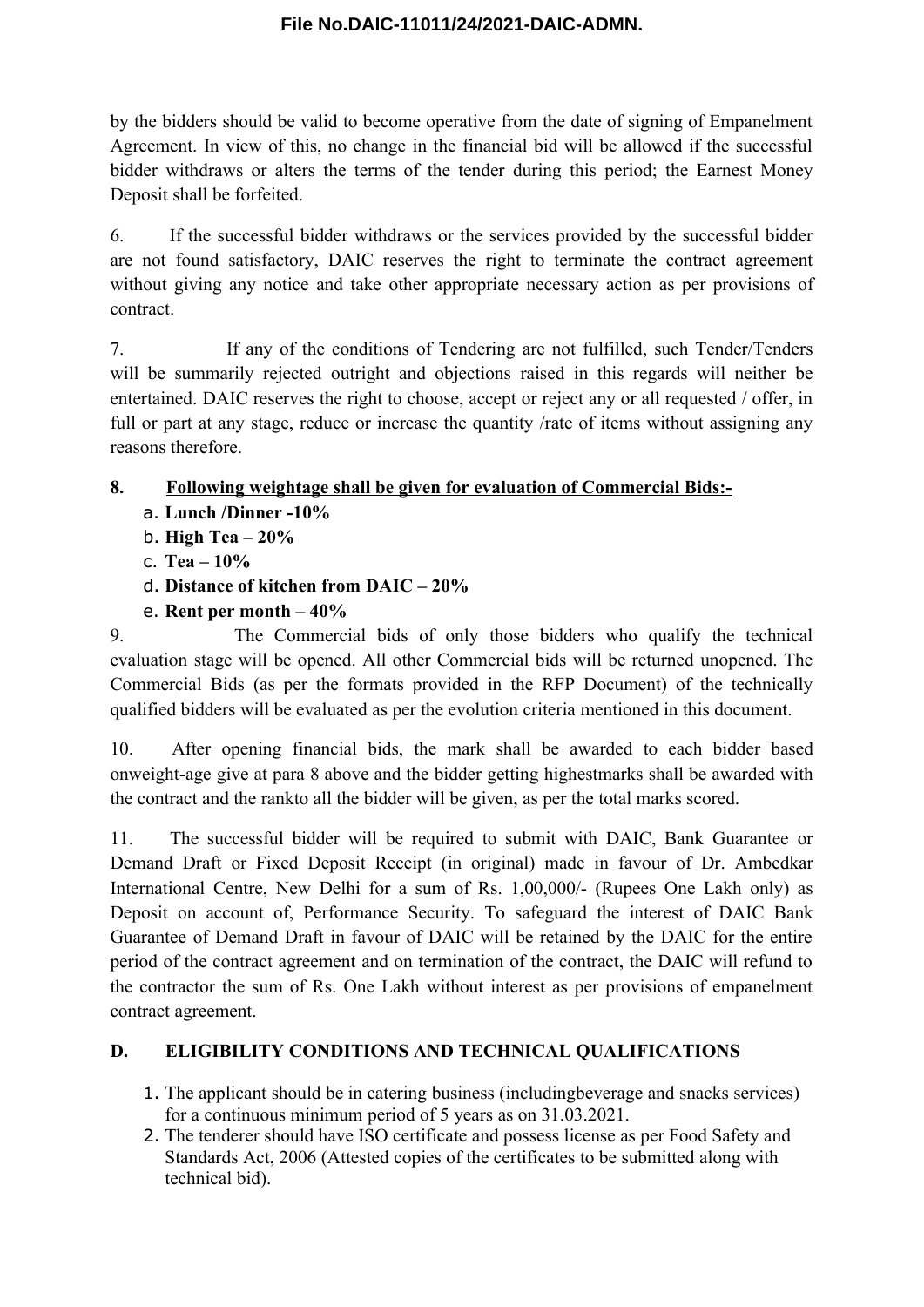- 3. The bidder should have a valid catering license issued by the Competent Authority. Duly signed copy of catering license should be enclosed with the technical bid.
- 4. The bidder must have registration with statutory authorities such as Labour Welfare, ESI Department etc. (Attested copies of the certificates to be submitted with the technical bid).
- 5. The Registered office or Branch office of the bidder should be located in Delhi/NCR Region.
- 6. Experience of having continuously running canteen during the last 5 years ending 31.03.2021 as per following.
- a. Should have contract existing from one are more government establishment.
- b. Bidder to mentionthe organisation and value of contract (if applicable) where the project are running.
- c. The bidder should have beverage & snack service for 60-80 persons seating.
- 7. Copies of documents in support of each of the above Eligibility conditions should be enclosed with the Technical Bid.
- 8. The bidder's average annual financial turnover (gross) in catering services during the last four–five financial years, i.e., 2016-17, 2017-18, 2018-19, 2019-20 and 2020-21, should not be less than Rs. 50.00 Lakh also bidder should have turnover of Rs. 50 Lakh in any of the government organisation during last five year. The bidder to provide audited account of such establishment in the financial bids signed & stamped by a certified CA.
- 9. The bidder's performance, as per format at Annexure-V for each work completed in the last three years and in hand should be certified by a responsible person from the concerned organization. The certificate should also indicate the compliance of statutory requirements. Feedback received from the previous/present clients and on the spot assessment of the DAIC designated team, will also be evaluated for technical qualification.

# **E. GENERAL CONDITIONS OF THE EMPANELMENT CONTRACT:**

- 1. The DAIC will provide adequate space to the running canteen at first floor (Open area dedicated & covered area subject to availability on Day to Day basis.
- 2. The DAIC will provide and maintain furniture (tables and chairs) and air-conditions in the serving area. The DAIC will not provide crockery, utensils, water purifiers, water coolers and other kitchen equipment which are not provided by DAIC. Bidder to cater for at least 01 fridge (400ltrs and above), deep freezer, Café Coffee Day /tea machine.
- 3. Contractor shall serve food only inpaper disposable material.
- 4. **Termination Clause:-**The DAIC reserves its right to terminate the contract for any reason at its absolute discretion including but not limited to the following:
- i. Tenderer commits any breach of the terms of this contract/tender document.
- ii. If any charge sheet is filed by a competent authority of the Government of India against the tenderer or company, or the tenderer is convicted by a criminal court on grounds of moral turpitude.
- iii.If the bidder fails to provide items as per the price quoted in commercial bid and following condition:- ( the Performance security will be forfeited )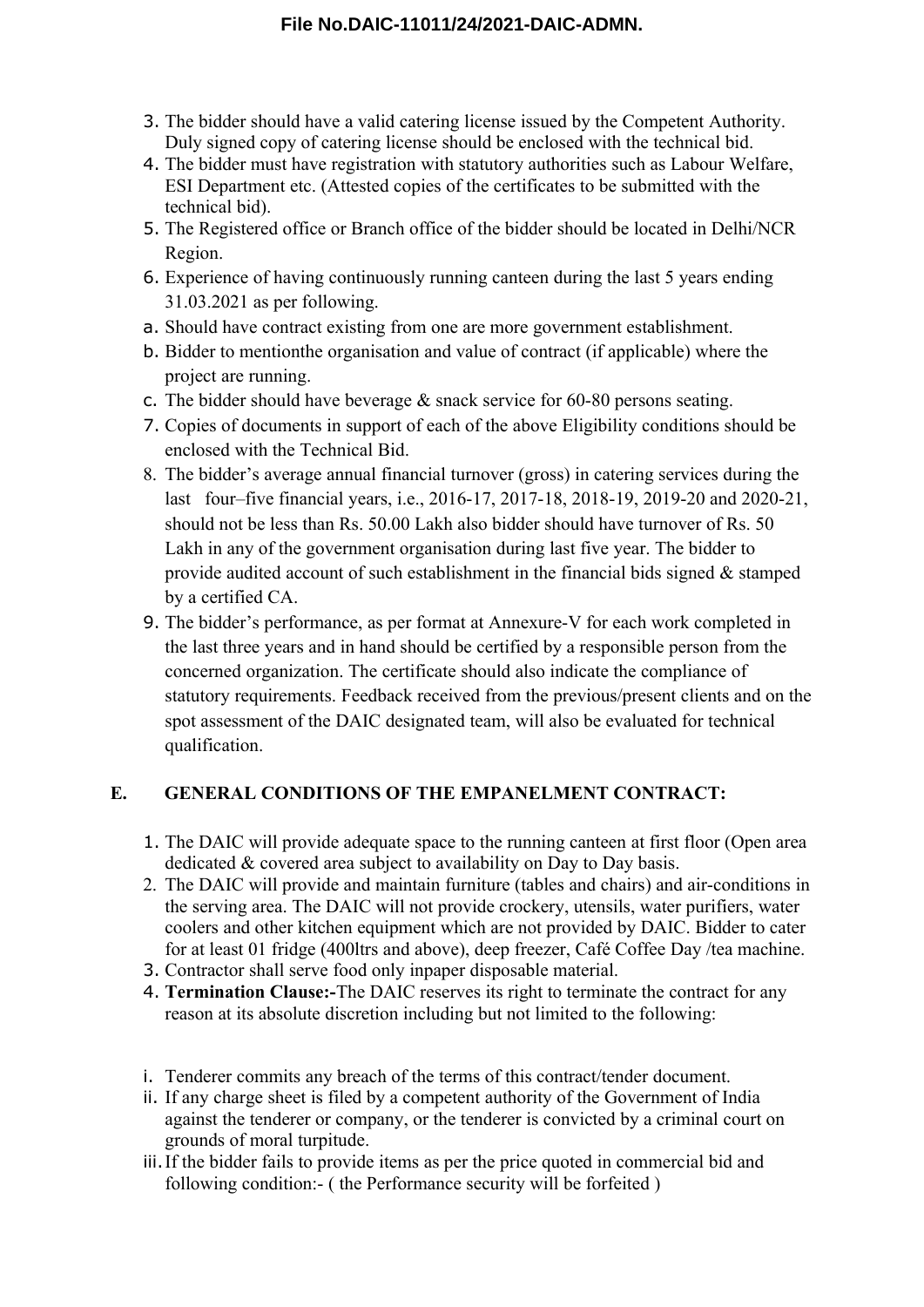- a. Services are not provided in time, and/or.
- b. The Tenderers services are found unsatisfactory, and or
- c. Services do not conform to the specification indicated in the contract.
- iv.The Bidder has to quote unit rates as prescribed.
- v. The tenderer is involved in wrongful billing. In addition hereto wrongful billing shall also result in the tenderer being debarred from participating in any future tenderer of the DAIC for the next three years.
- vi.In the event unsatisfactory service or failure on the part of the tenderer at any time, to carry out the terms and conditions of the contract to the satisfaction of the DAIC, of which the DAIC shall be the sole judge has the right to forthwith terminate the contract.
- vii.The contract shall stand suspended/ terminated, partially or wholly, as a result of Government of India Policy/ Directive to diversify the operations through Government of India's Agencies in which case no claims for any loss of business shall arise or made against the DAIC.
- viii.If during the currency of the contract, the quality of services supplied by the tenderer is found to be unsatisfactory or their services are not found upto the mark, the DAIC shall have the right to terminate the contract without assigning any reason. Further, the DAIC shall be entitled for reimbursement of damages/cost of equipment if any damage is sustained due to any act of the tenderer.
- ix.The decision of the DAIC in terminating the Contract will be final and binding on the tenderer.

**6. Penalty Clause:** Further, if the tenderer fails to render service the contract as per the provisions of the tender/contract, then in that event, the DAIC has a right to take the following actions, without prejudice to any of its rights, including the right to claim damages.

- i. For the first contravention, depending on the gravity of the contravention/ offence, a warning letter will be issued.
- ii. For the second contravention, a monetary penalty of Rs. 10000/- (Rupees Ten Thousand only) will be imposed for each occurrence.
- iii.For the third contravention, the contract is liable to be terminated and the Tenderer may be debarred from the contract for a specified period, which will be decided by the Corporation.

**7. Labour Clause:** The tenderer/s alone shall be liable to pay the wages and other statutory liabilities and all other payment as may be due to their employees/men/ workers engaged by the tenderer/s. The Tenderer/s shall also indemnify the DAIC and its clients for any claims arising out death/injury or whatsoever, made by such employees/men/workers engaged by the tenderer/s.

8. Abide by Law of the Land: The tenderer shall abide by and comply with all Local, National as well as International Laws in connection with the Services to be provided by the Agency under the subject contract. The DAIC shall not be responsible for breach of law, if any, by the tenderer.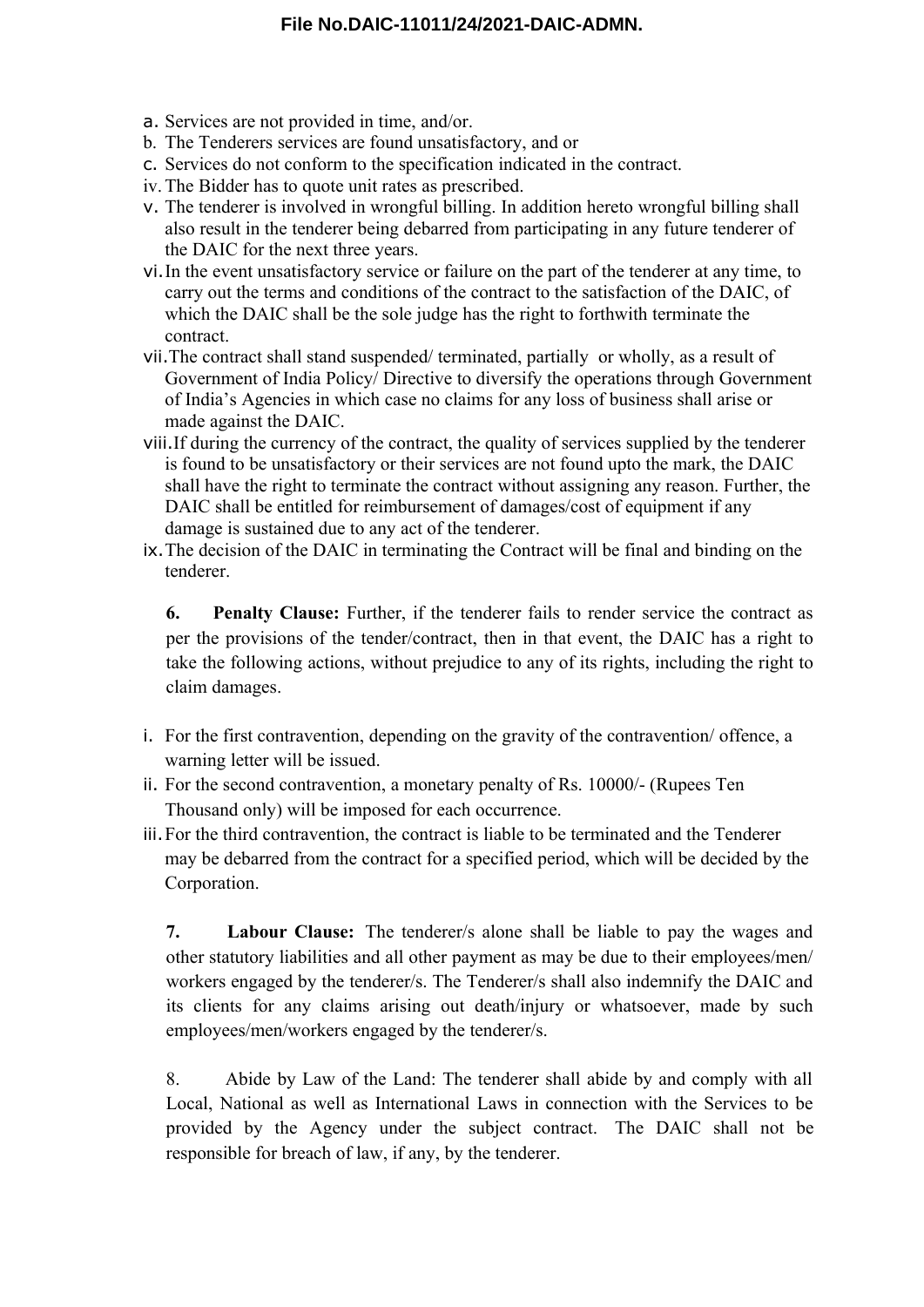9. **Arbitration Clause:** Any dispute or difference whatsoever arising between the parties out of or relating to the construction, interpretation application, meaning, scope, operation or effect of this contract, or the validity or breach thereof, shall be settled by conciliatory arbitration in accordance with the "Rules of Arbitration" of the "Scope Forum of Conciliation and Arbitration", and the award made in pursuance thereof shall be binding on the parties."

10. **Exit Clause:** The caterer will have to give three months termination notice in case the caterer does not wish to continue catering services for the DAIC. DAIC will have the option to terminate the services of the caterer by giving one month notice without assigning any reason and without payment of any compensation thereof.

# **F. SPECIAL CONDITION OF THE CONTRACT:**

1. The successful bidder will ensure that raw material used for cooking are of very good quality, safe for human consumption and conform to the standard laid down by the Govt, of India in this regard. In the event of any food poisoning/contamination, the contractor will be held fully responsible and will attract other penal actions under the law. The contractor will ensure proper sanitation/hygienic conditions in the premises and deploy persons free of infectious diseases.

2. The contractor shall be responsible for compliance of the labour laws in respect of the personal employed by them. The contractor shall be the employer for his workers and the DAIC will not be held responsible fully or partially for any dispute that may arise between the contractor and his workers either directly or indirectly.

3. The contractor would be responsible for verifying antecedents of the persons deployed by him and a certificate (along with police verification) to this effect shall be provided/submitted to Director DAIC in respect of each staff member.

4. The eatables will be served in neat and clean utensils and staff of cafeteria must wear proper uniform and follow Covid-19 safety rule notified by the concerned Govt form Time-totime.

5. Cost of food & beverages must be competitive and reasonable, the contractor may also supply those eatable items which are not under the contract in case of any demand. The cost of such items may be not exceedingMRP rates.

6. NOC from Municipal Corporation to be obtained by the bidder on award may be included

7. A Committee will be nominated by the DAIC to inspect the functioning of the Canteen with a view to ensure hygienic and satisfactory services. In case repeated failures or lacunae are noticed by the Committee on the part of the contractor, the Director DAICmay impose a fine of upto Rs. 1,000/- on each occasion.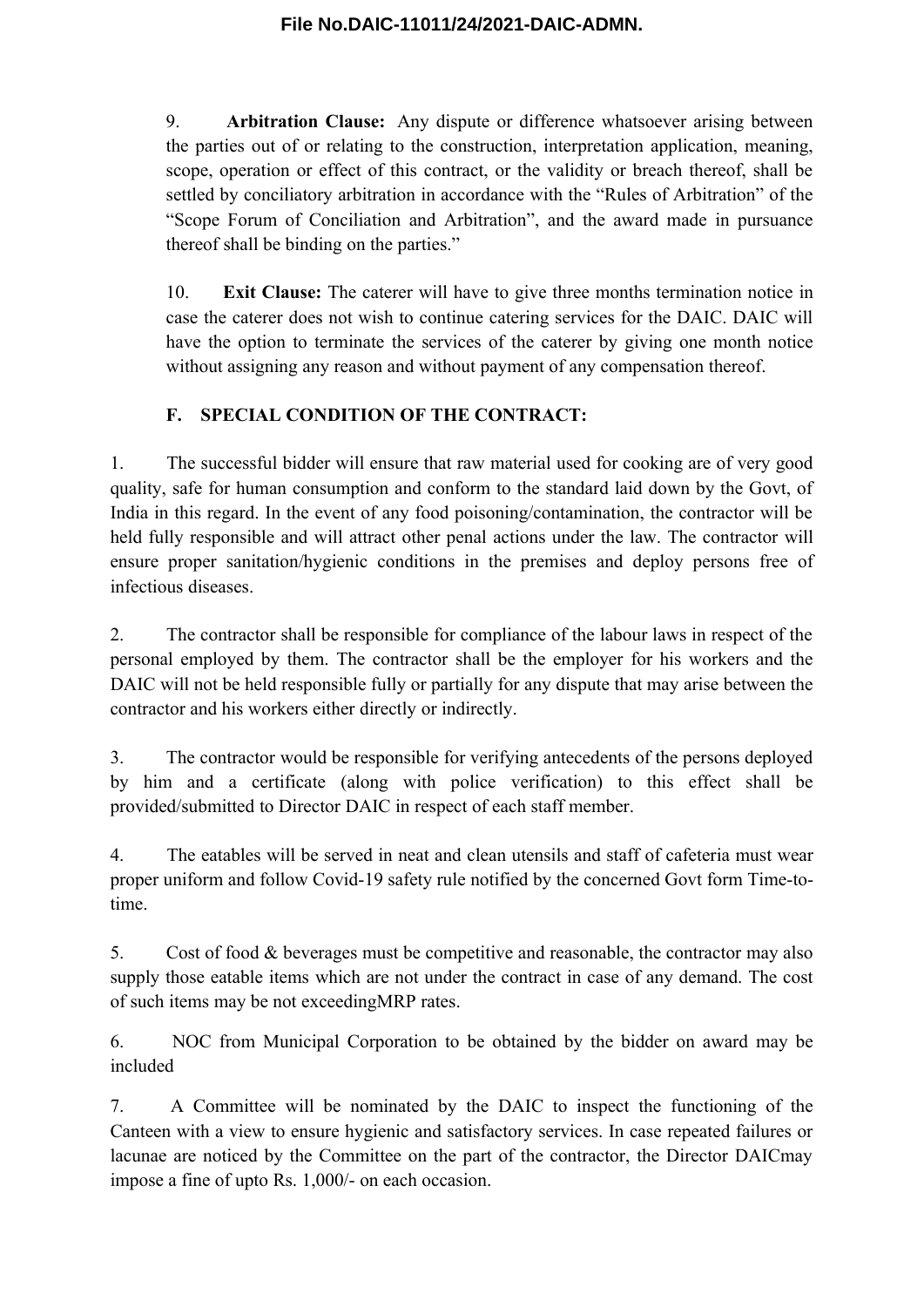8. In case services are found to be unsatisfactory or these are breach of any of the clause of terms and conditions, the contract is liable to be terminated at one month's notice resulting in the forfeiture of Performance Security.

9. Cleaning of canteen shall be done by the contractor. The garbage of the canteen shall also be disposed off by the contractor suitably. The contractor shall ensure cleanliness of the canteen area all the time.

10. For premature termination of the agreement, one month notice from the DAIC's side and three months' notice from Contractor's side shall be required in writing. The decision of the Competent Authority in the DAIC shall be final and will be binding upon the contractor.

11. The contractor shall be responsible for all damages or losses of DAIC's property and will be liable to make good any such loss or damage excepting those due to reasonable use or wear and tear or such as caused by natural calamity.

12. It shall be the sole responsibility of the contractor to obtain and keep ready necessary license/permission from various government bodies and/or NDMC/concerned local bodies and authorities for running catering services and produced the same before the concerned authority as when asked for. An undertaking in this regard has to be given by the Contractor.

13. Liability/responsibility arising from any accident causing injury/death of the worker or any staff of the Contractor shall be on the Contractor employing them. The DAIC shall not be responsible in any means in such cases. The Contractor will have to furnish indemnity bond in this regard.

14. The caterer is required to maintain the details of all his employees/workers verifying their character and antecedents through Delhi Police.

15. In case eatables are sold after the expiry date as mentioned by the manufacture, a penalty of Rs. 1000/- will be imposed for each default.

16. The contractor shall use or sell/provide good quality ISI/Agmark/Food grade/FSSAI certified products only all the time.

17. The contractor shall not use the DAIC premises for any other activity expect for the purpose for which it has been provided for.

18. The contractor shall ensure that all the canteen employees, during their working hours, wear neat and tidy uniform and use hygiene gloves and hair mask supplied by the Contractor. No canteen employee shall be allowed to perform his duty without proper uniform.

19. The Contractor shall not stock any inflammable or otherwise dangerous material,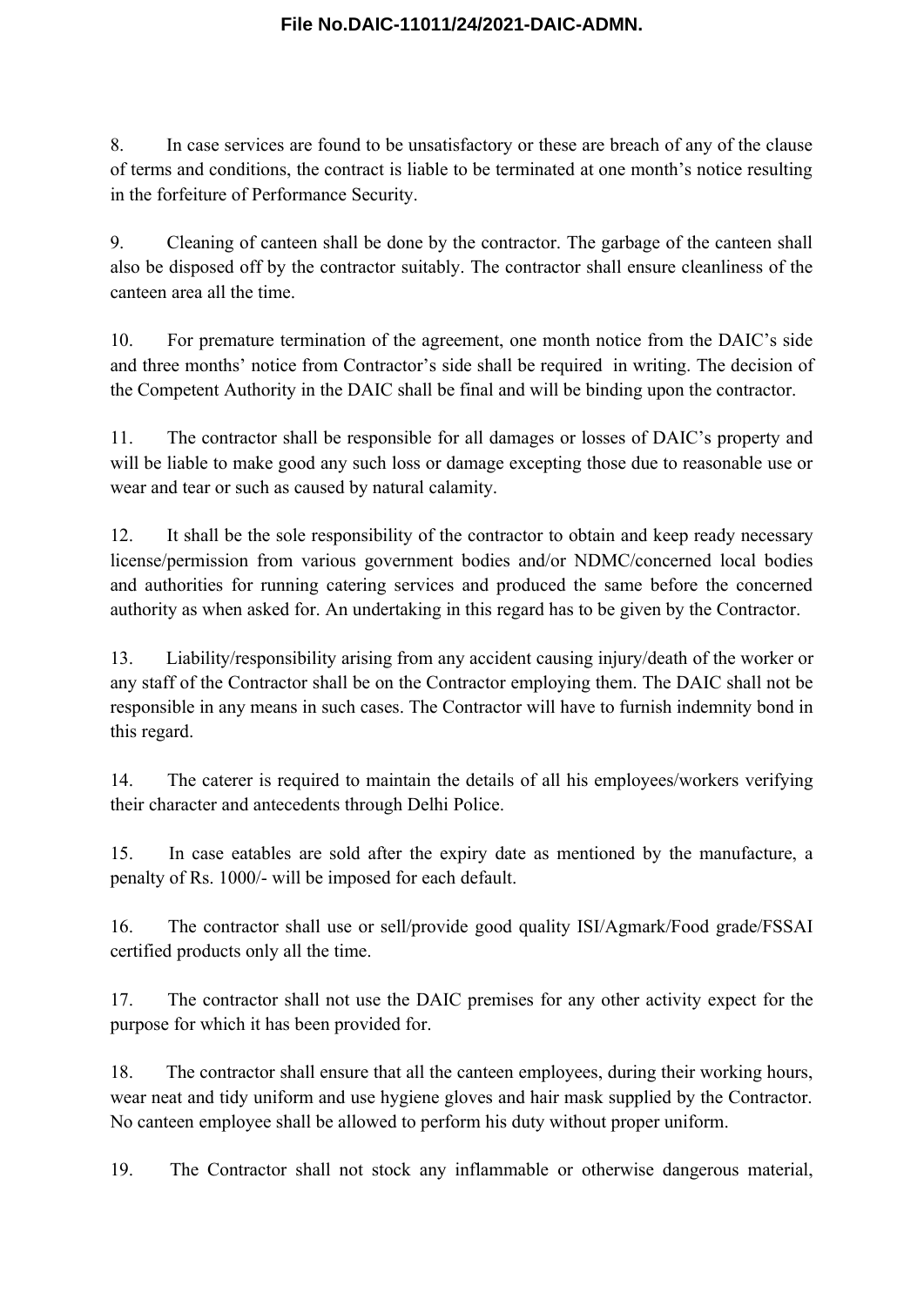goods in any part of the allotted space which are fire prone and/or likely to cause health hazard to the people or damage to the property of DAIC.

20. The Contractor will have to supply tea/coffee/snacks in the canteen/ DAIC premises as per requirement and schedule drawn for the purpose by the concerned authorities of the DAIC.

21. The contractor will deploy adequate manpower for work during late hours and on Saturday/Sunday including other holidays, according to the requirement of DAIC and its clients.

22. The contractor shall be responsible for engaging adequate number of trained manpower required for providing good canteen services in DAIC.

23. The employees of the Contractor should possess good health and should be free from any diseases, especially contagious and frequently recurring diseases.

24. The Contractor will, prior to the commencement of the operation of contract, make available to DAIC the particular of all the employees who will be deployed at the DAIC's premises for running the Canteen. Such particular, inter alia, should include age/date of birth, permanent address; police verification report and profile of the health status of the employees.

25. The Contractor shall be responsible for timely payment of wages to his/her workers as per Minimum Wages Act of NCT of Delhi Government, and fulfil all other statutory obligations, such as, Provident Fund, ESI, GST etc., in force from time to time.

26. The Contractor shall provide sufficient sets of Uniforms and pair of shoes to his employees and shall ensure that they wear them at all times and maintain them properly.

27. The Contractor shall ensure proper discipline among his/her workers and further ensure that they do not indulge in any unlawful activity. The consumption of liquor, tobacco, gutka is prohibited.

28. Employment of child labour is strictly prohibited under the law. Therefore, the Contractor will scrupulously follow all the statutory provision in this regard at all times.

29. In the event of violation of any contractual or statutory obligation by the Contractor, he/she shall be responsible and liable for the same. Further, in the event of any action, claim, damages suit initiated against the DAIC by any individual, agency or government authority due to or arising from the acts of the Contractor, The Contractor shall be liable to make good/ compensate such claims or damages to the DAIC. As a result of the obligation of Contractor if the DAIC is required to pay and damages to any individual, agency or government authority the Contractor would be required to reimburse such amount to the DAIC or the DAIC reserves the right to recover such amount from the payment(s) due to the Contractor while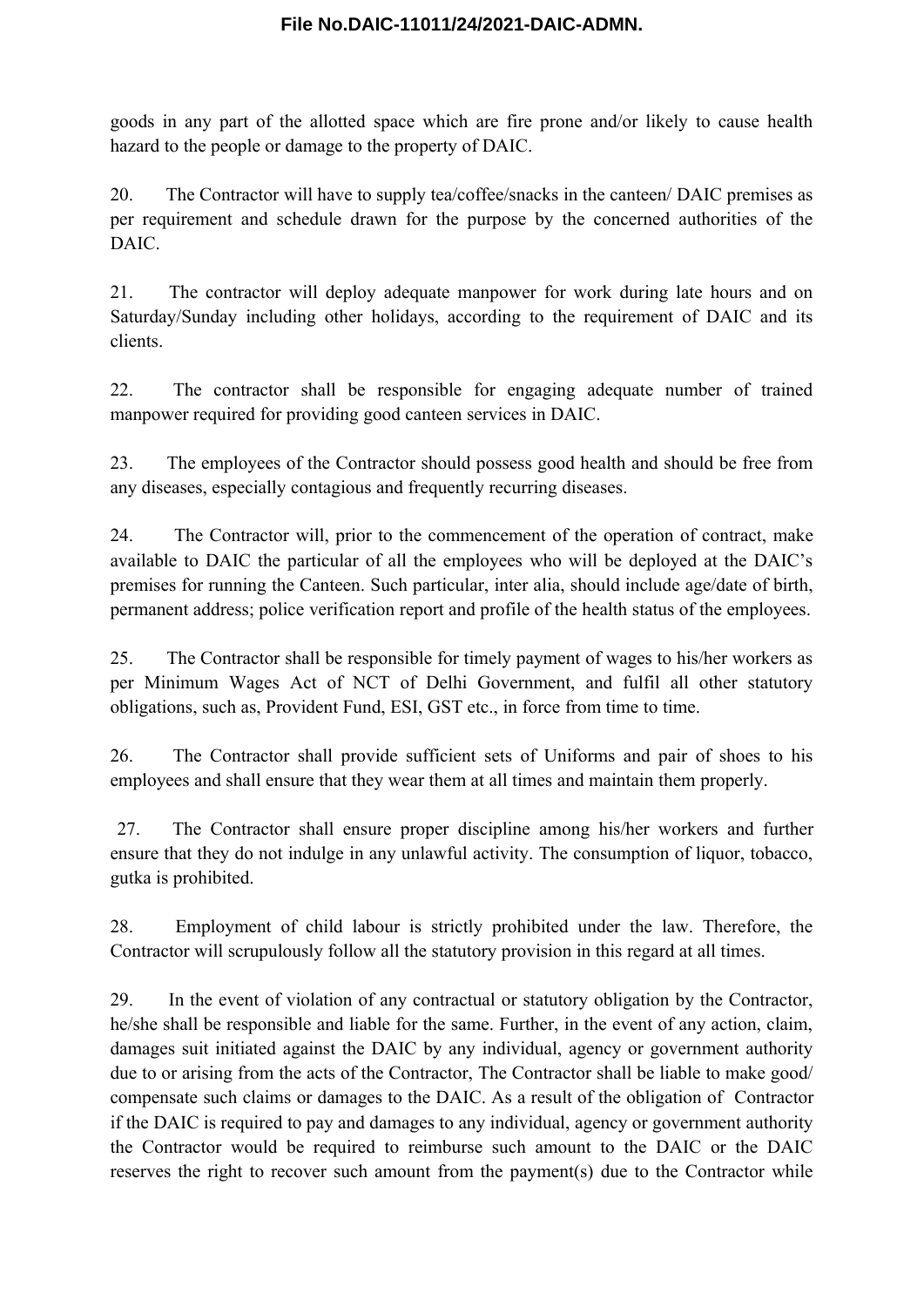settling his/her bills or from the amount of Security Deposit of the Contractor lying with the DAIC.

30. The Contractor shall ensure compliance of all laws relating to cleanliness, sanitary, hygienic and health conditions and other laws in force from time with regards to the environment around cooking places, dining hall and surrounding etc.

31. The Contractor shall at all times keep indemnified the DAIC and its officers and designated concerned staff for and against all third party claims whatsoever (including property loss and damages, personal accident, injury or death of any person) and/or the owner and the Contractor shall at his/her own cost and initiative at all times maintain all liabilities under Workman's Compensation Act/ Fatal Accident Act. Personal Injuries, Employees State Insurance Act. PF Act etc., as in force from time to time.

32. The Contractor shall be personally responsible for conduct and behaviour of his staff and any loss or damage to DAIC's moveable or immovable property due to the conduct of the Contractor's staff shall be made good by the contractor.

33. The Contractor shall not appoint any sub-contractor to carry out his obligations under the Contract Subcontracting will lead to immediate termination of the contract.

34. The Contractor shall keep the Canteen and its surrounding areas clean and up to date sanitation every day after the services are over. The cleaning includes cleaning of utensils, kitchen, canteen, hall, floor, counter, benches, tables, chairs. Etc. DAIC will have 24-hour access to inspect the canteen premises at any time for ensuring the cleanliness and hygienic conditions of the canteen's premises.

35. The DAIC reserve the right to appoint officers/ officials to inspect the quality of raw material, food and other items prepared and sold in the canteen. Any defect(s) pointed out by such officers/ officials during their visits shall be properly attended to by the Contractor immediately.

36. The Contractor will use only branded raw material for preparation of items. The permissible brands of various items are given in Annexure-V.

37. Care must be taken to ensure that, while carrying out the work, no fittings, fixtures, furnishings, equipment provided by the DAIC are damaged. Any damages done to the same or any other property will have to be repaired / replaced by the Contractor, failing which the same will be got done by DAIC at the contractor's risk and cost. In this regard, the decision of the designated officer of DAIC shall be final and binding on the Contractor.

38. All work shall be carried out with due regard to the convenience of DAIC. The orders of the concerned authority shall be strictly observed.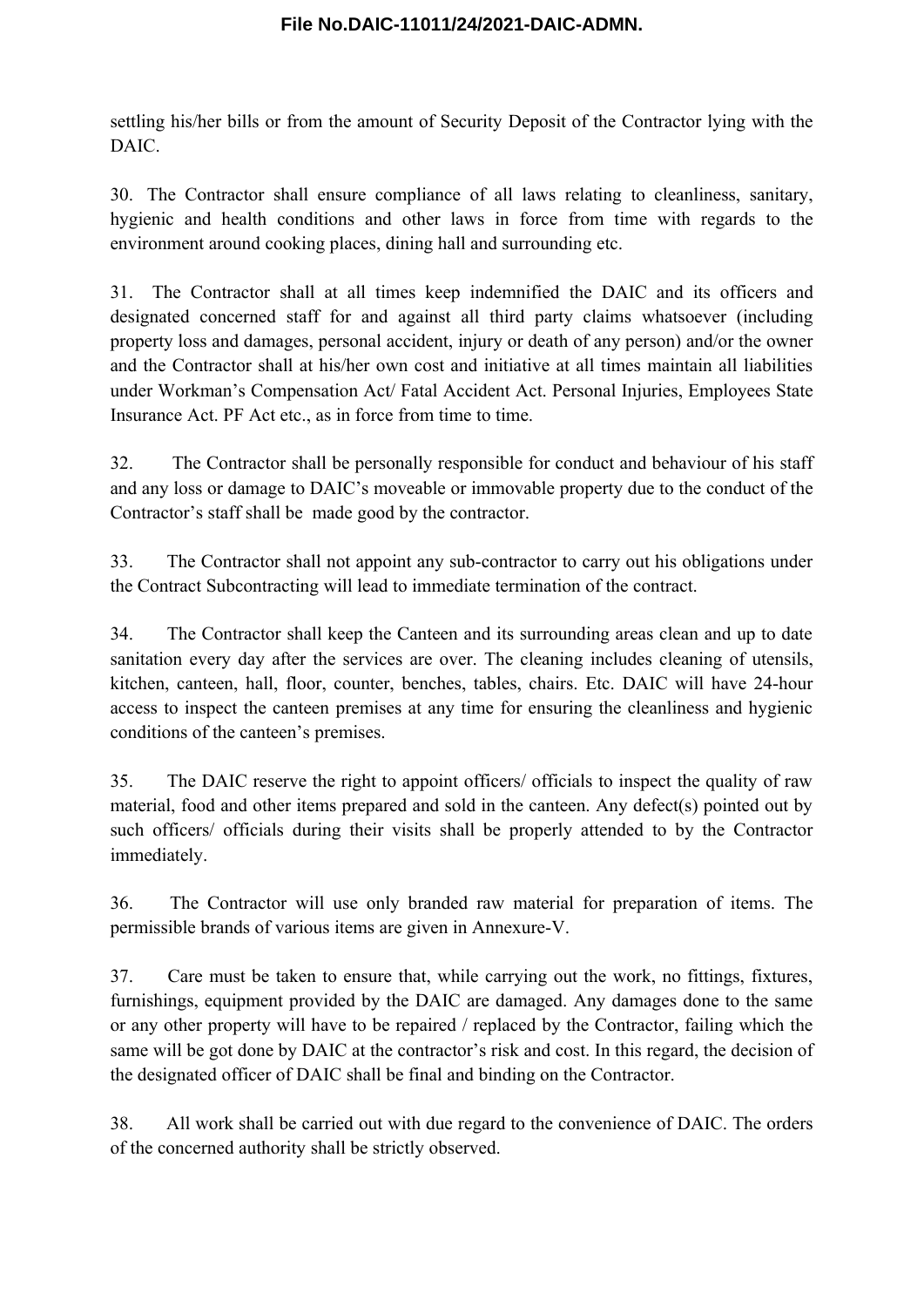39. The Contractor shall install his electronic fly kill/ insect repellent equipment. Emergency lighting/ gas and fuel supply at his own cost.

40. Storing/ supply/ sale and consumption of drugs, alcoholic drinks, cigarettes or any other items of intoxication are strictly prohibited in the DAIC campus. Any breach of such restrictions by the Contractor will attract deterrent action against the Contractor as per statutory norms.

41. No Minimum guarantee will be furnished to the Contractor towards consumption of food items. He /She is advised to maintain the highest quality at the minimum possible prices so as to attract the maximum number of personnel to avail canteen/cafeteria/catering services.

42. The worker employed by the Contractor shall be directly under the supervision control and employment of the contractor and they shall have no connection what-so-ever with DAIC.

43. The Contractor shall ensure that either he/ she himself/ herself or his/ her representative is available for proper administration and supervision at the works to the entire satisfaction of the DAIC.

44. The Contractor will bring his own tools, cookers, hot boxes, trolleys. Equipment utensils, plates, jugs etc. in sufficient quantity as needed to maintain the catering services.

45. The Contractor shall not use the premises for any other activity except for the purpose for which it has been provided for.

46. The payment in respect of official hospitality bills (including those of Swipe Cards) of the DAIC submitted in duplicate by the Contractor shall be released on receipt basis subject to fulfilment of obligations by the Contractor imposed under various laws, Rules & Regulations, etc applicable from time to time and after scrutiny of authorization for supply at the prices offered by the contractor. Any supply of food items without proper authorization by the designated authority of DAIC will not be paid for Income tax, as applicable at the prevailing rates, will be deducted at source.

47. In the event there is any query, objection delay or dispute with regard to any bill or a part thereof, the contractor shall not be entitled to any interest to be paid by the DAIC for late payment.

48. All payments and receipts would be rounded off. i.e., paise 50 or above will be rounded off to the nearest higher rupees and paise less than 50 shall be ignored.

49. The contract for Canteen Services shall remain valid initially for a period of two years.

50. The two-year contract Period is subject to renewal by the DAIC on satisfactory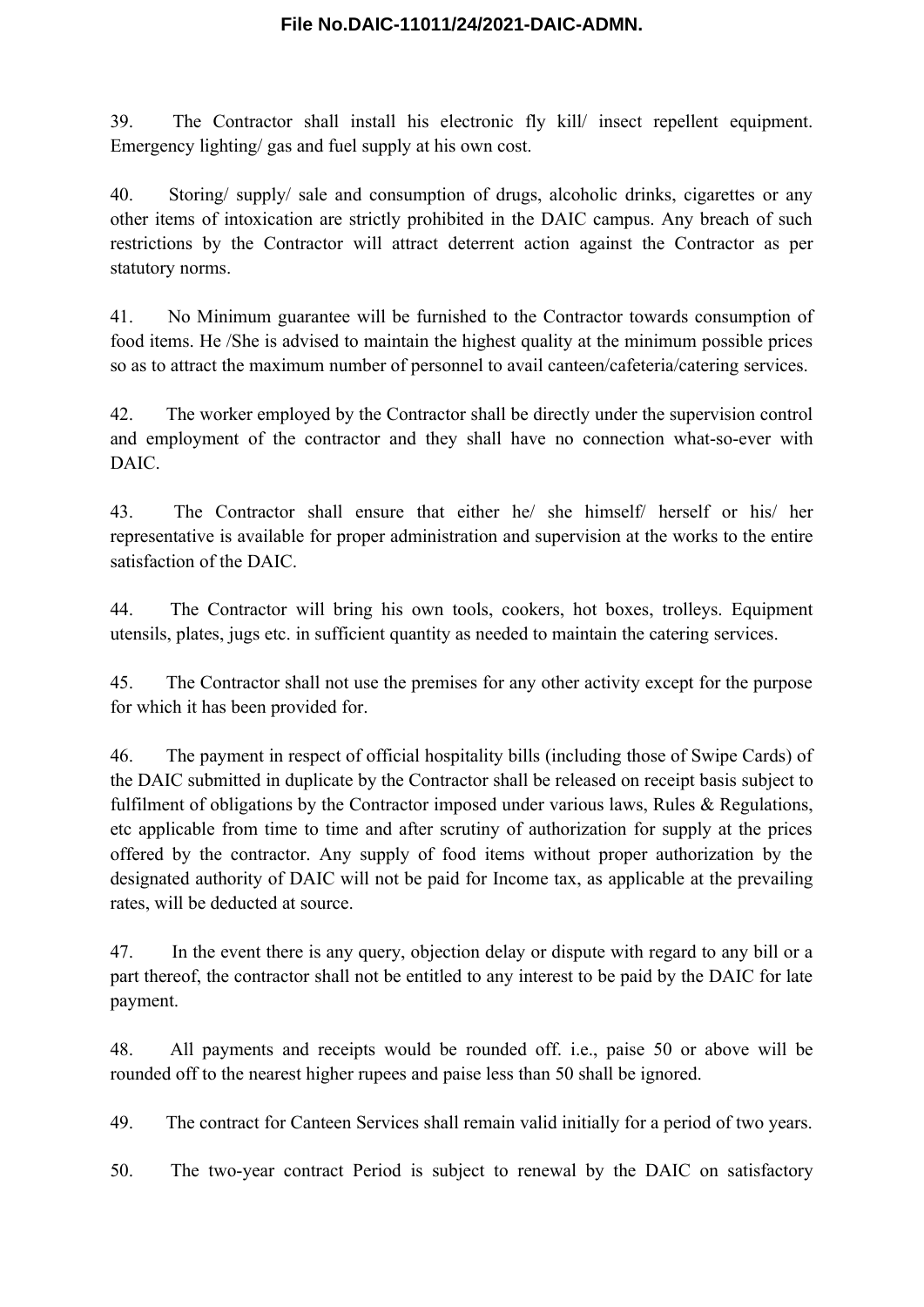performance on mutually agreed terms and conditions for a further period of one year or till such time mutually agreed to.

The Contract can be terminated by either party, i.e. DAIC or the Contractor, after 51. giving three-month' notice to the other party extendable by mutual agreement till alternate arrangements are made. However, DAIC reserves the right to terminate the contract without giving any notice in case the contractor commits breach of any of the terms of the contact. DAIC's decision in such a situation shall be final and shall be accepted by the Contractor without any objection or resistance.

52. On termination of the contract, the Contractor will hand over all the equipment/ furniture/ articles etc. supplied by DAIC, in good working condition, back to DAIC as per items taken on charge on commencement of contract.

If the Contract is terminated by the Contractor without giving stipulated period of 53. notice or fails to observe the terms & conditions of the Tender, Letter of Award for the Contract and the agreement signed by the Contractor with the DAIC, the Security Deposit will be forfeited without prejudice to the DAIC Managements right to proceed against the contractor for any additional damages that the DAIC suffers as a result of the breach of the aforesaid terms and conditions.

The DAIC reserves the right to impose a penalty (to be decided by the DAIC 54. authorities) on the Contractor for any serious lapse in maintaining the quality and the services wilfully or otherwise by the Contractor or his staff or for any adulteration.

55. If the DAIC is not satisfied with the quality of eatables served, services provided or behaviour of toe contractor of his/ her employees, the Contractor will be served with 24 hour notice to improve or rectify the defect(s), failing which the DAIC will be at liberty to take appropriate necessary steps as deemed fit.

56. Dispute, if any, arising out of the Contract, shall be settled by mutual discussion alternatively by legal recourse under jurisdiction of Delhi courts only.

(Vikas Trivedi) Director (DAIC) निदेशक / Director डॉ अम्बेडकर अंतर्राट्रीय केन्द्र Dr. Ambedkar International Centre<br>पाजिब**Annex ture**nAकारिता संत्रालय Min. of Social Justice & Empowerment <u>भारत सरकार, नई दिल्ली</u>

**CHECK LIST OF DOCUMENTS TO BE ATTACHED WITH TECHNICAEOBIOlndia, New Delhi** 

1. Demand Draft for Rs. 20,000/- towards EMD.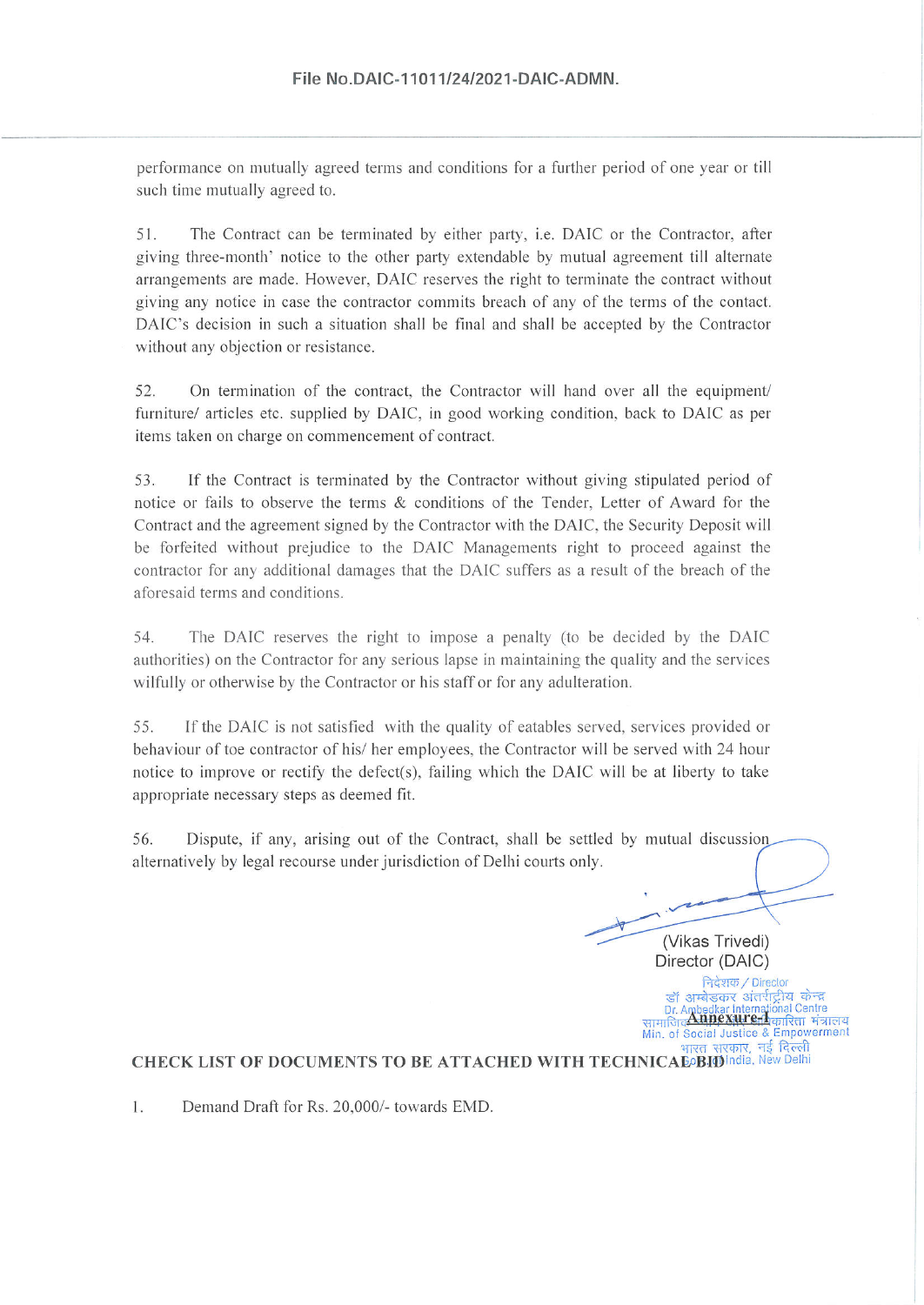2. Assessment Certificate for the last 5years.

3. PF, ESI. Insurance under Personal Accidence Insurance Scheme, License (Photocopies).

4. Signature of the bidder or his/ her authorized signatory on each page of the Tender Document as acceptance of the terms and conditions contained in the Tender Document.

- 5. Documentary evidence in support of the following:
	- i. Number of years of having run canteens in the officers/ organizations/ hospitals/ places of public utility/ institutions/ educational institutions along with number of persons availing the services offered by the Contractor
	- ii. List of institution / organizations (with complete postal addresses) served in the past and list of institutions/ organizations where presently providing canteen services Names, designations and telephone numbers of concerned officers in the respective organizations / institutions may also be indicated.
	- iii.Work Plan-indicating the requirement of staff, deployment pattern of staff proposed, and preparatory time required for an event and other details for smooth, efficient and satisfactory performance of the contract.
	- iv.Location of kitchen of bidder and its Distance from DAIC as per Google Map location print out duly self-attested.
	- v. Self attested copy of PAN card, Aadhaar Card, GST number EPFO No., ESI No. Etc.
	- vi.Any other information which bidder wants to share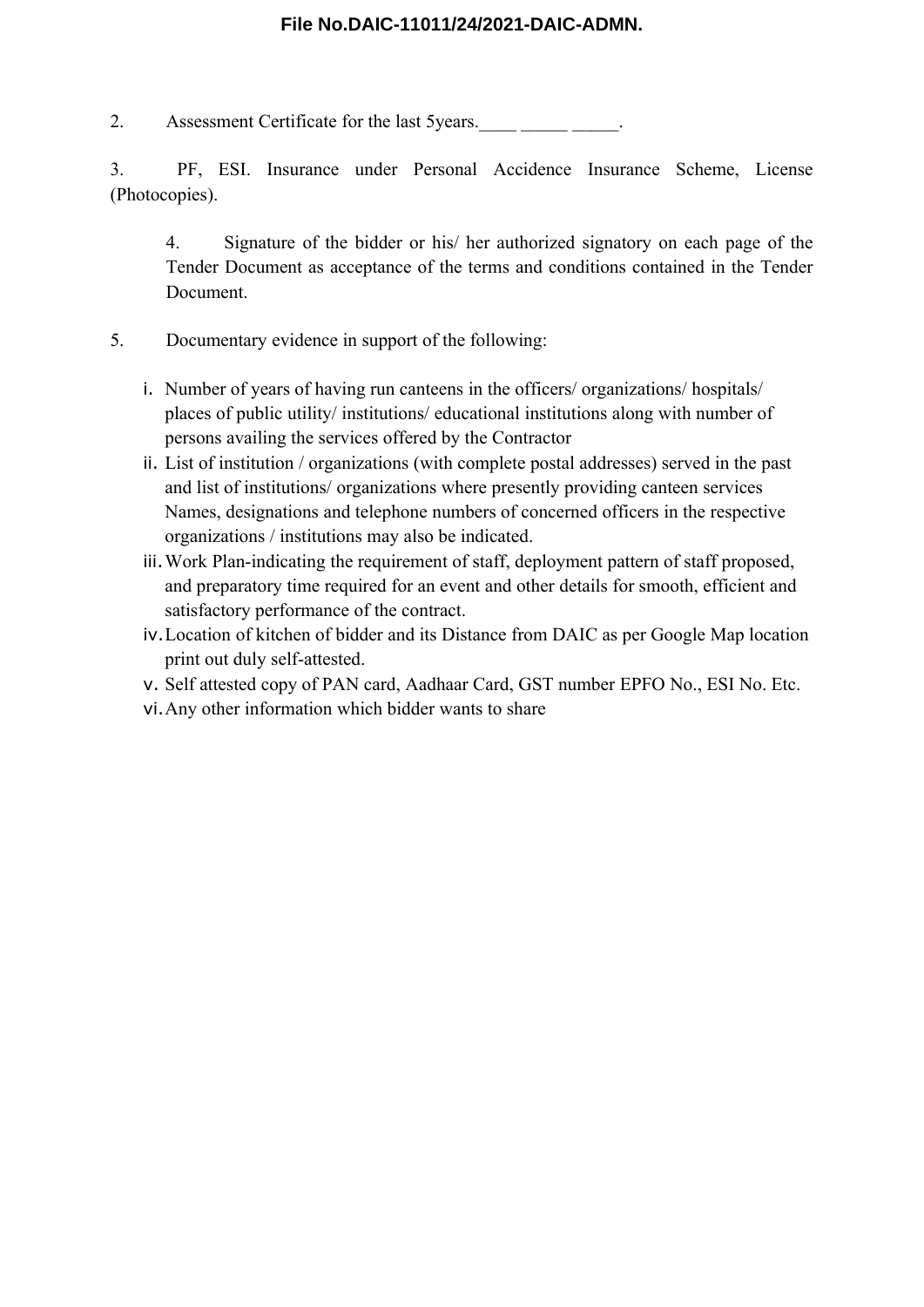# **Annexure-II**

# **LETTER OF TRANSMITTAL**

From (Name & Complete Postal Address of the Applicant)

To

**Director** Dr. Ambedkar International Centre 15 Janpath, New Delhi

SUBJECT: Submission of Pre-qualification Application for the Catering Services at DAIC.

Sir

Having examined the details given in prequalification document for the above work, we hereby submit the prequalification documents.

2. We hereby certify that all the statements made and information supplied in the enclosed forms and accompanying statements are true and correct.

3. We have furnished all information and details necessary for prequalification and have no further pertinent information to supply.

4. We submit the following certificates in support our suitability trained know how & capability for having successfully completed the following works:

| S.<br>$\mathsf{N}$ No. | Name of<br>Work | Certificate From |  |  |
|------------------------|-----------------|------------------|--|--|
|                        |                 |                  |  |  |

Signature of Applicant Name & Designation Contact No.

Date of Submission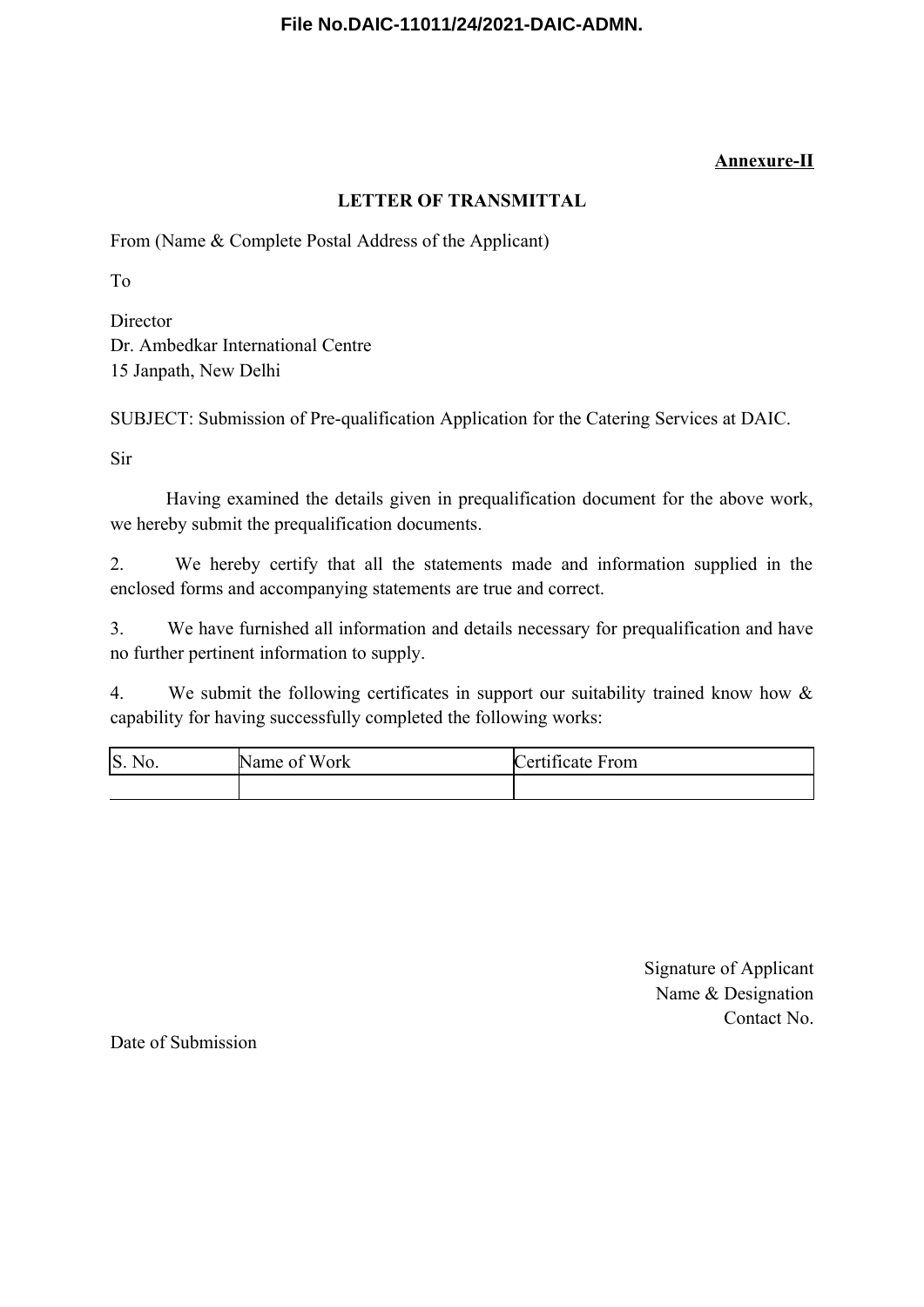# **ANNEXURE-III**

# **TECHNICAL BID**

| A. NAME OF THE TENDERER (as                                                                                                                                                                                                                 |                                                                                                                                                                                                                                                                                                                                                                                                                                                                                                                                            |
|---------------------------------------------------------------------------------------------------------------------------------------------------------------------------------------------------------------------------------------------|--------------------------------------------------------------------------------------------------------------------------------------------------------------------------------------------------------------------------------------------------------------------------------------------------------------------------------------------------------------------------------------------------------------------------------------------------------------------------------------------------------------------------------------------|
| per Registration Certificate)                                                                                                                                                                                                               |                                                                                                                                                                                                                                                                                                                                                                                                                                                                                                                                            |
| <b>B. COMPLETE POSTAL ADDRESS</b><br><b>THE</b><br><b>TENDERER</b><br>OF<br>(as<br>per                                                                                                                                                      |                                                                                                                                                                                                                                                                                                                                                                                                                                                                                                                                            |
| Registration Certificate)                                                                                                                                                                                                                   |                                                                                                                                                                                                                                                                                                                                                                                                                                                                                                                                            |
| C. Earnest Money Deposit (EMD)                                                                                                                                                                                                              | Rs. 20,000/- in the form of Demand Draft drawn in<br>favour of "Dr. Ambedkar International<br>Centre"<br>payable at New Delhi. Micro and Small Enterprises<br>(MSEs)<br>the<br>firm<br>registered<br>and<br>with<br>Ministry/Department are exempted from submission<br>of Bid Security. In lieu of Bid Security bidders should<br>sign "Bid Security Declaration" accepting that if they<br>withdraw or modify their bids during the period of<br>validity etc. they will be suspended for the time<br>specified in the tender documents. |
| Company Profile                                                                                                                                                                                                                             |                                                                                                                                                                                                                                                                                                                                                                                                                                                                                                                                            |
| Name of the Company/Firm and<br>1.                                                                                                                                                                                                          |                                                                                                                                                                                                                                                                                                                                                                                                                                                                                                                                            |
| Complete registered address                                                                                                                                                                                                                 |                                                                                                                                                                                                                                                                                                                                                                                                                                                                                                                                            |
| (Individual<br>Legal Status<br>2.<br>(a)<br>Propriety firm, Partnership<br>firm<br>Limited Company or Corporation)                                                                                                                          |                                                                                                                                                                                                                                                                                                                                                                                                                                                                                                                                            |
| (b) Has your company/firm ever<br>changed its name any time? If so,<br>when, the earlier name and the reason<br>thereof?                                                                                                                    |                                                                                                                                                                                                                                                                                                                                                                                                                                                                                                                                            |
| 3. Were you or your company ever<br>required to suspend catering services<br>for a period of more than 06 months<br>continuously after you commenced the<br>catering services? If so, give the name<br>of the contract the reasons thereof. |                                                                                                                                                                                                                                                                                                                                                                                                                                                                                                                                            |
| Have you or your constituent<br>4.<br>ever left the contract awarded to you<br>incomplete? If so, given name of the<br>for<br>contract<br>and<br>reasons<br>not<br>completing the contract.                                                 |                                                                                                                                                                                                                                                                                                                                                                                                                                                                                                                                            |
| Name, Designation and Tel. No.<br>5.<br>(s) of the Contact Person, Fax $No(s)$<br>and email address                                                                                                                                         |                                                                                                                                                                                                                                                                                                                                                                                                                                                                                                                                            |
| Year of commencement<br>6.<br>of<br>business.                                                                                                                                                                                               |                                                                                                                                                                                                                                                                                                                                                                                                                                                                                                                                            |
| 7. Location of kitchen of bidder and                                                                                                                                                                                                        |                                                                                                                                                                                                                                                                                                                                                                                                                                                                                                                                            |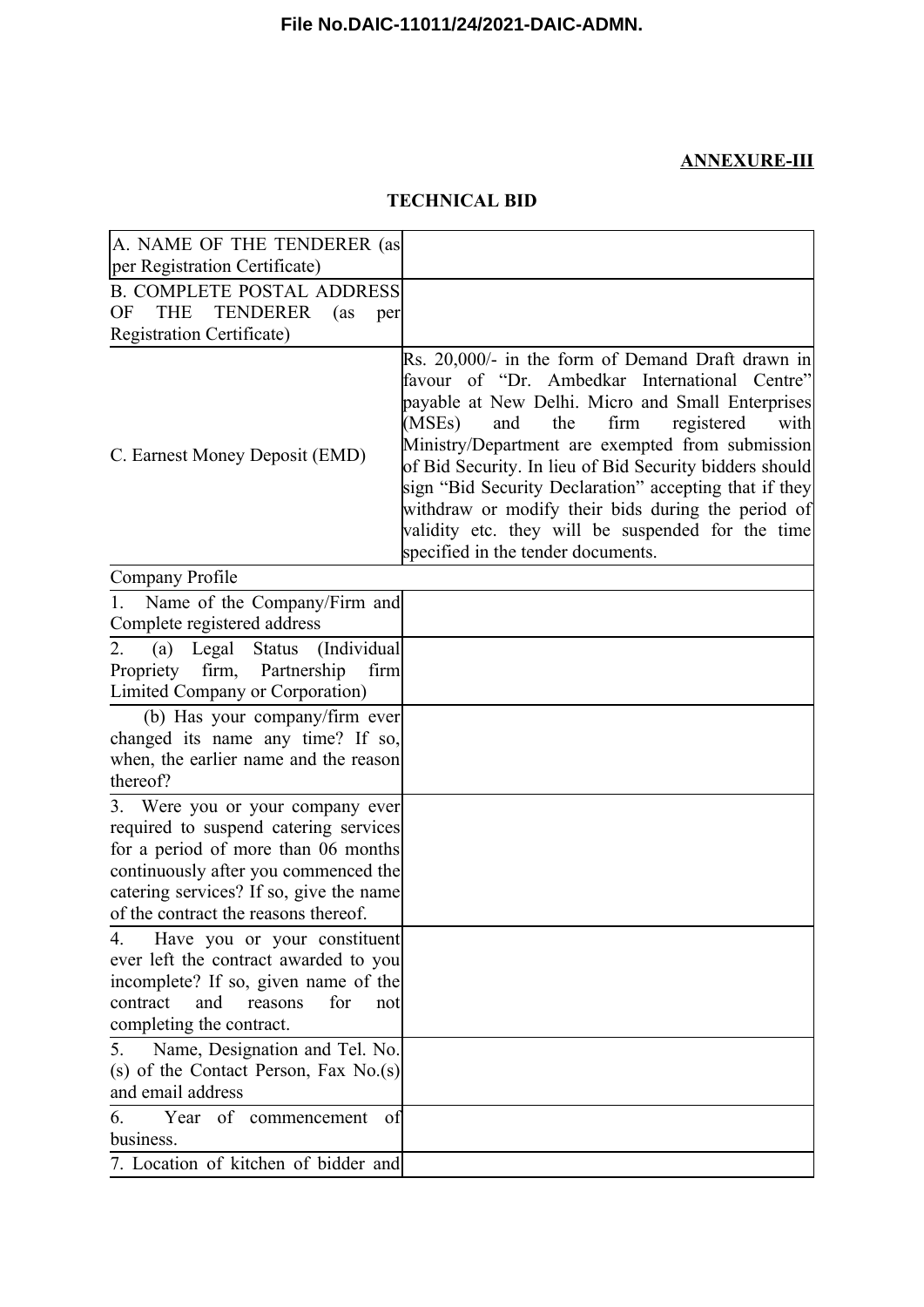| its Distance from DAIC as per Google<br>Map location print out duly self-<br>attested                      |  |
|------------------------------------------------------------------------------------------------------------|--|
| 8. Statutory details (self-attested copy)<br>of proof to be attached)                                      |  |
| a. Registration No. of the firm                                                                            |  |
| b. PAN                                                                                                     |  |
| c. EPFO Reg. No                                                                                            |  |
| d. ESI Reg. No.                                                                                            |  |
| e. GST Reg. No.                                                                                            |  |
| f. Food Safety (FSSAI) Reg.<br>No.                                                                         |  |
| g. Income Tax Return and<br><b>Assessment Completion</b><br><b>Certificate for the last three</b><br>years |  |

9. List of present and past clients (Please use Separate sheets for each) as per the following format. The information provided will facilitate evaluation of your Technical Bid.

Format for details of present and past clients

| S.<br>(1)                                                                                     | Name<br>Organization<br>No. complete<br>address |  | ofName<br>Tel. No. / Mob. No. |  | andl | Date<br>which<br>when<br>(4) | from<br>the | No.<br>with Designation<br>postal contact person with awarded and till deployed<br>warded and till deployed<br>$\frac{1}{2}$ vour firm | ofAnnual<br>sale/turnover<br>by during last three<br>financial years<br>(6) |
|-----------------------------------------------------------------------------------------------|-------------------------------------------------|--|-------------------------------|--|------|------------------------------|-------------|----------------------------------------------------------------------------------------------------------------------------------------|-----------------------------------------------------------------------------|
| Note: Above information should be certified by the authorized representative of the client on |                                                 |  |                               |  |      |                              |             |                                                                                                                                        |                                                                             |
|                                                                                               | his/her letter head                             |  |                               |  |      |                              |             |                                                                                                                                        |                                                                             |

Signature of Applicant Name & Designation Contact No.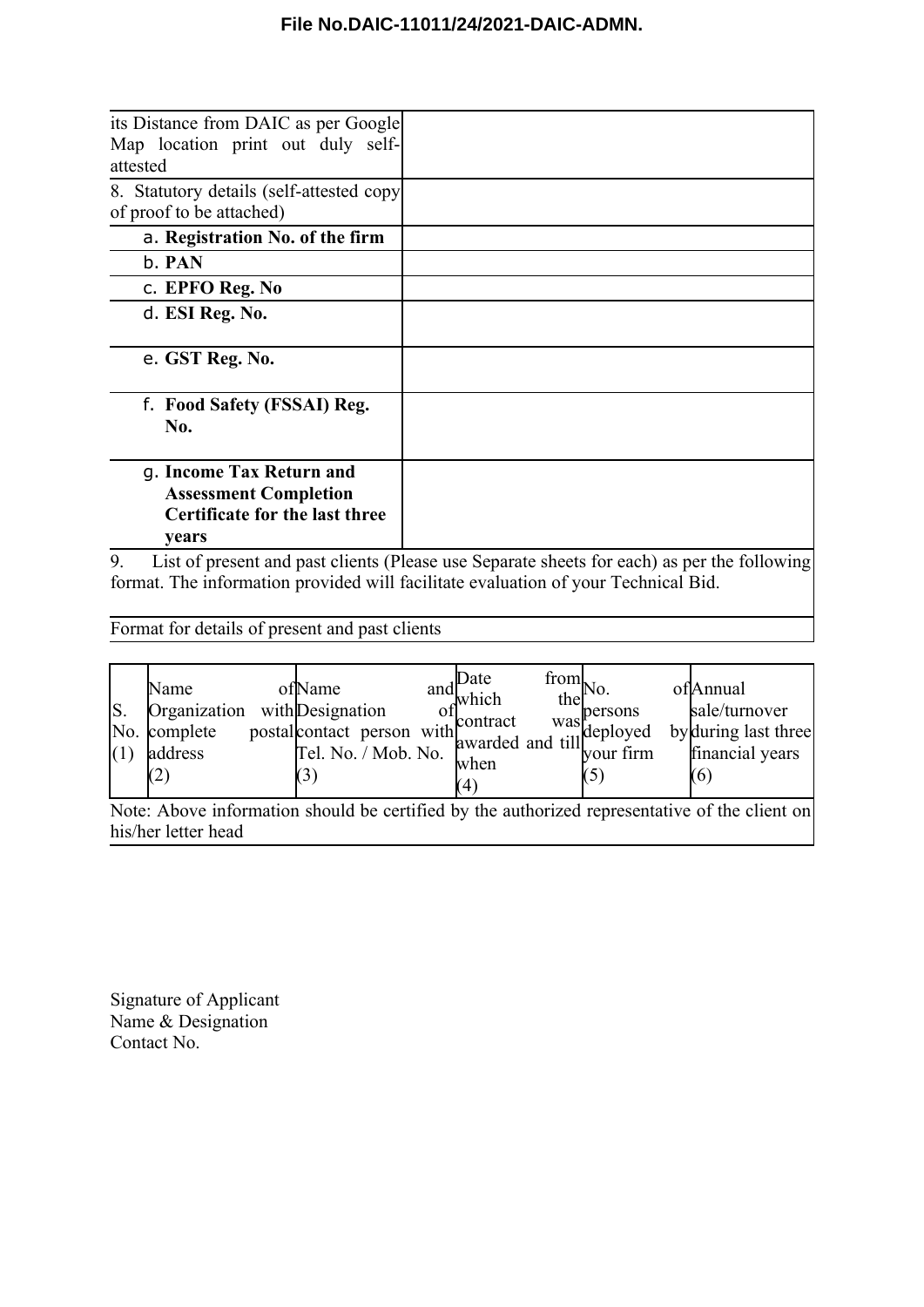#### **ANNEXURE-IV**

#### **FORMAT FOR PERFORMANCE CERTIFICATE REFERED**

(Furnish this information for each individual work from the employer for whom the work was executed)

- 1. Name of the contract and location
- 2. Agreement no.
- 3. Scope of Contract
- 4. Contract Cost
- 5. Date of Start
- 6. Period
- 7. Amount of compensation levied, if any
- 8. Performance Report
- i. Quality of Food Excellent / Very Good / Good / Fair
- ii. Resourcefulness Excellent / Very Good / Good / Fair
- iii.Client Service Satisfaction Level Excellent / Very Good / Good / Fair
- 9. Compliance of all statutory requirements Yes / No
- 10.Service Satisfaction Report Yes / No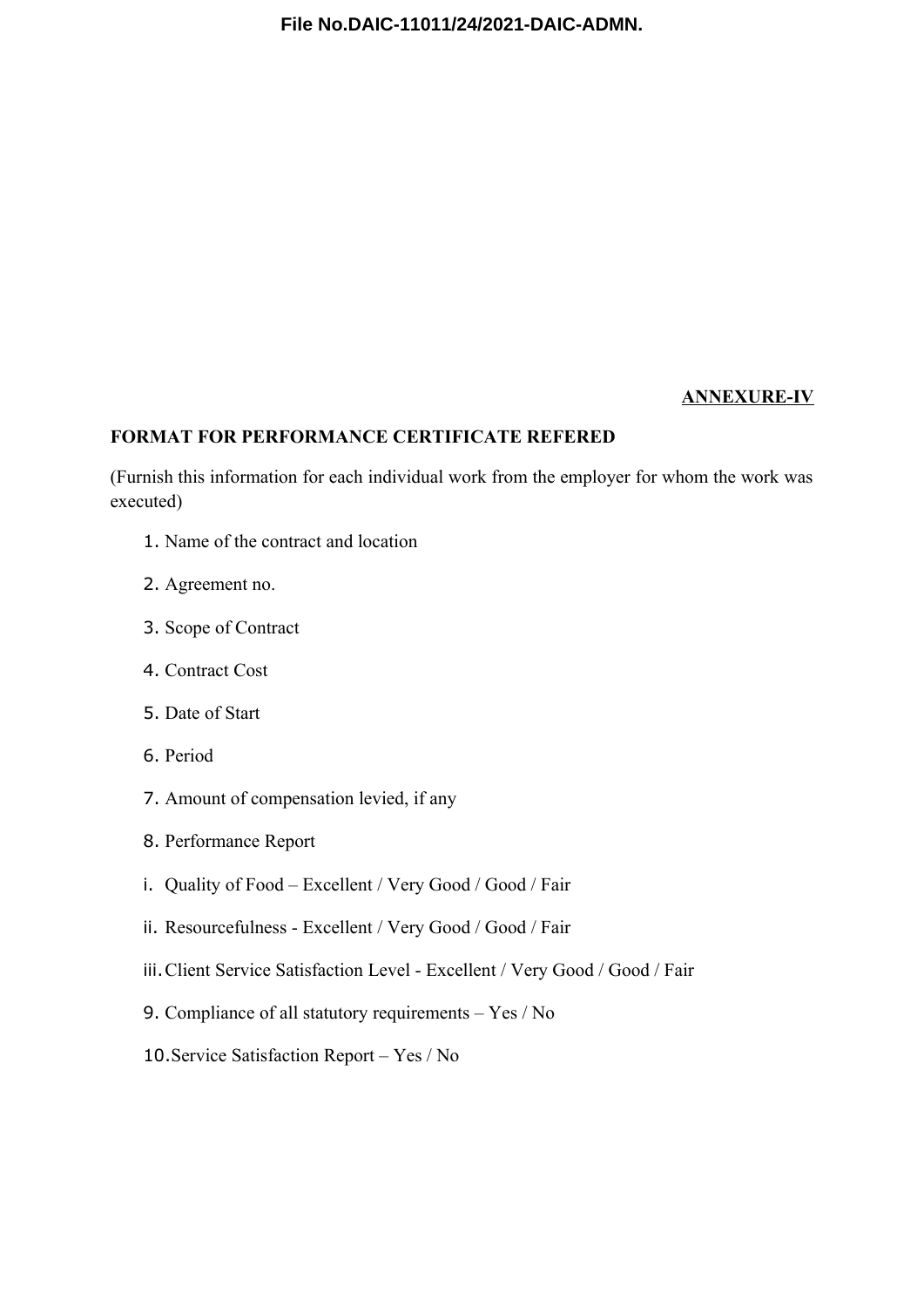(Seal of the Organization) (Signature of the authorized representative)

Date: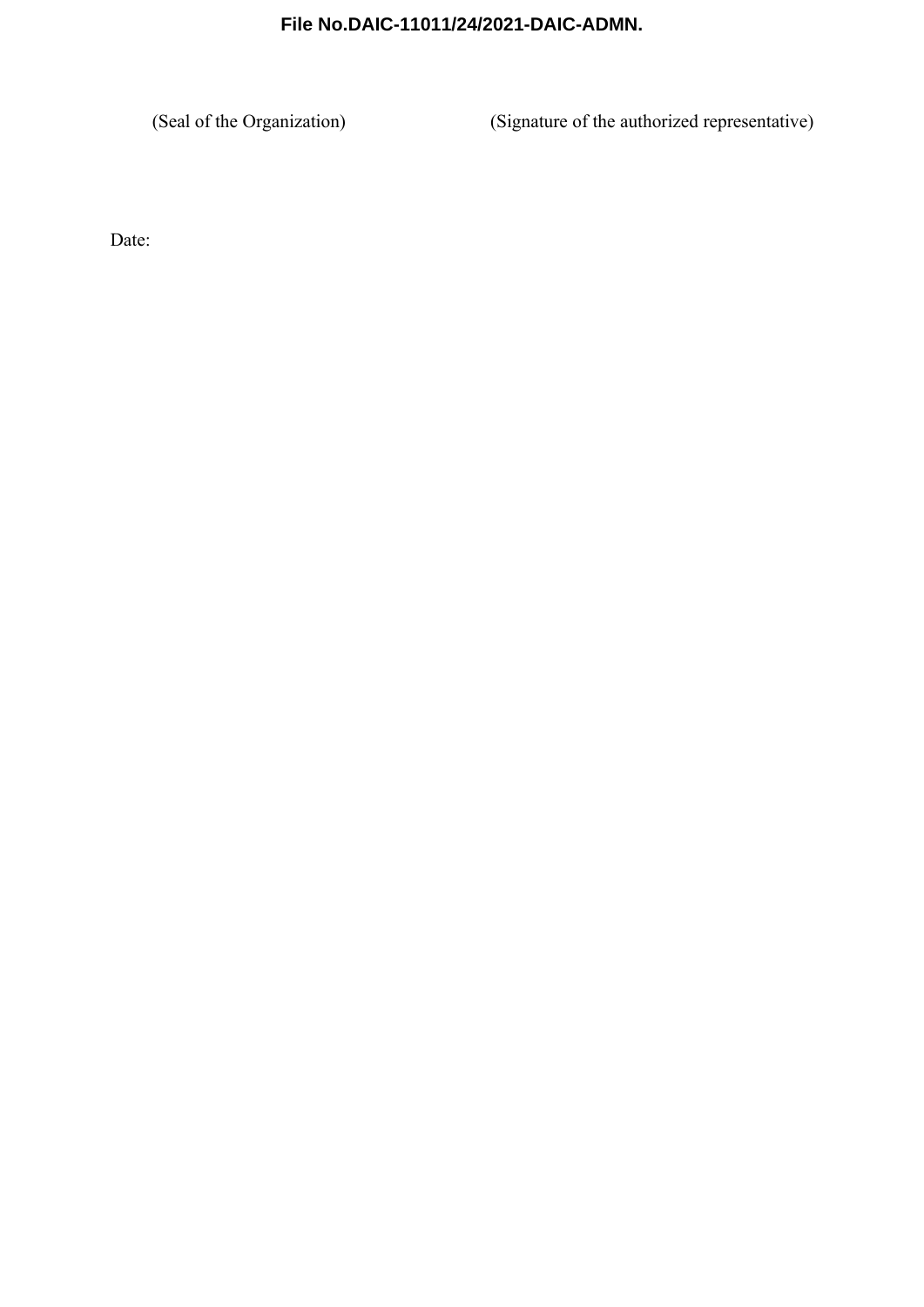# **ANNEXURE-V**

### **PERMISSIBLE BRANDS OF CONSUMABLES**

| <b>ITEM</b>            | <b>BRAND</b>                                              |
|------------------------|-----------------------------------------------------------|
| Salt                   | Iodised salt such as Tata, Annapurna, Nature Fresh        |
| Spices                 | MDH, MTR or equivalent quality brands                     |
| Ketchup                | Maggi, Kissan, Heinz                                      |
| Oil<br>Fresh, Godrej   | Olive oil/Mustard Oil/Refined oil such as Sundrop, Nature |
| Pickle                 | Mother's or Priya or Tops                                 |
| Atta                   | Aashirvad, Pillsbury, Nature Fresh                        |
| <b>Butter</b>          | Amul, Britania, Mother Dairy                              |
| <b>Bread</b>           | Harvest / Britania make                                   |
| Jam                    | Kissan, Nafed                                             |
| Milk                   | Toned milk of Mother Dairy / Amul / Delhi Milk Scheme     |
| Paneer                 | Amul / Mother Dairy                                       |
| Tea                    | Brook Bond, Lipton, Tata                                  |
| Coffee                 | Nescafe, Rich Bru                                         |
| <b>Biscuits</b>        | Britania, Parle, Good Day                                 |
| Ice Cream, Lassi, Curd | Mother Dairy, Amul, Cream Bell – all varieties            |
| Mineral Water          | ISI marked Kinley / Bisleri / Ganga                       |
| Besan, Dal             | Rajdhani                                                  |
| Rice                   | Basmati                                                   |
| Cold Drinks            | Pepsi, Coke etc.                                          |
| Packed Juices          | Real, Tropicana, Coconut Water                            |
| Lemon Water            | Hello                                                     |
| Sweet                  | Bikaner, Haldiram                                         |

Note 1) The Contractor may use any other equivalent brand after obtaining prior approval from DAIC.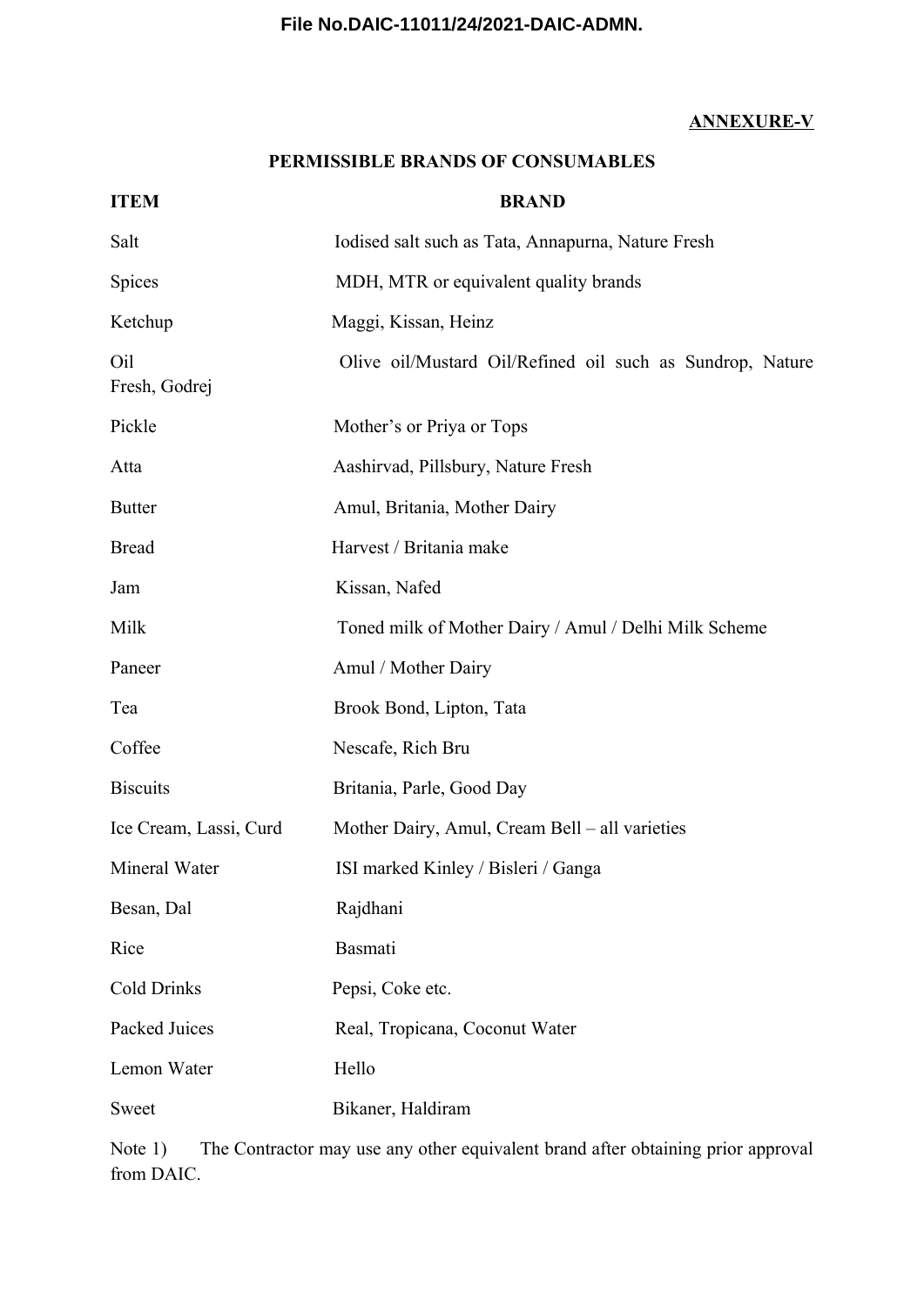- Note 2) Only Certified brands to be used other than mentioned above.
- Note 3) Above mentioned brands are just an example.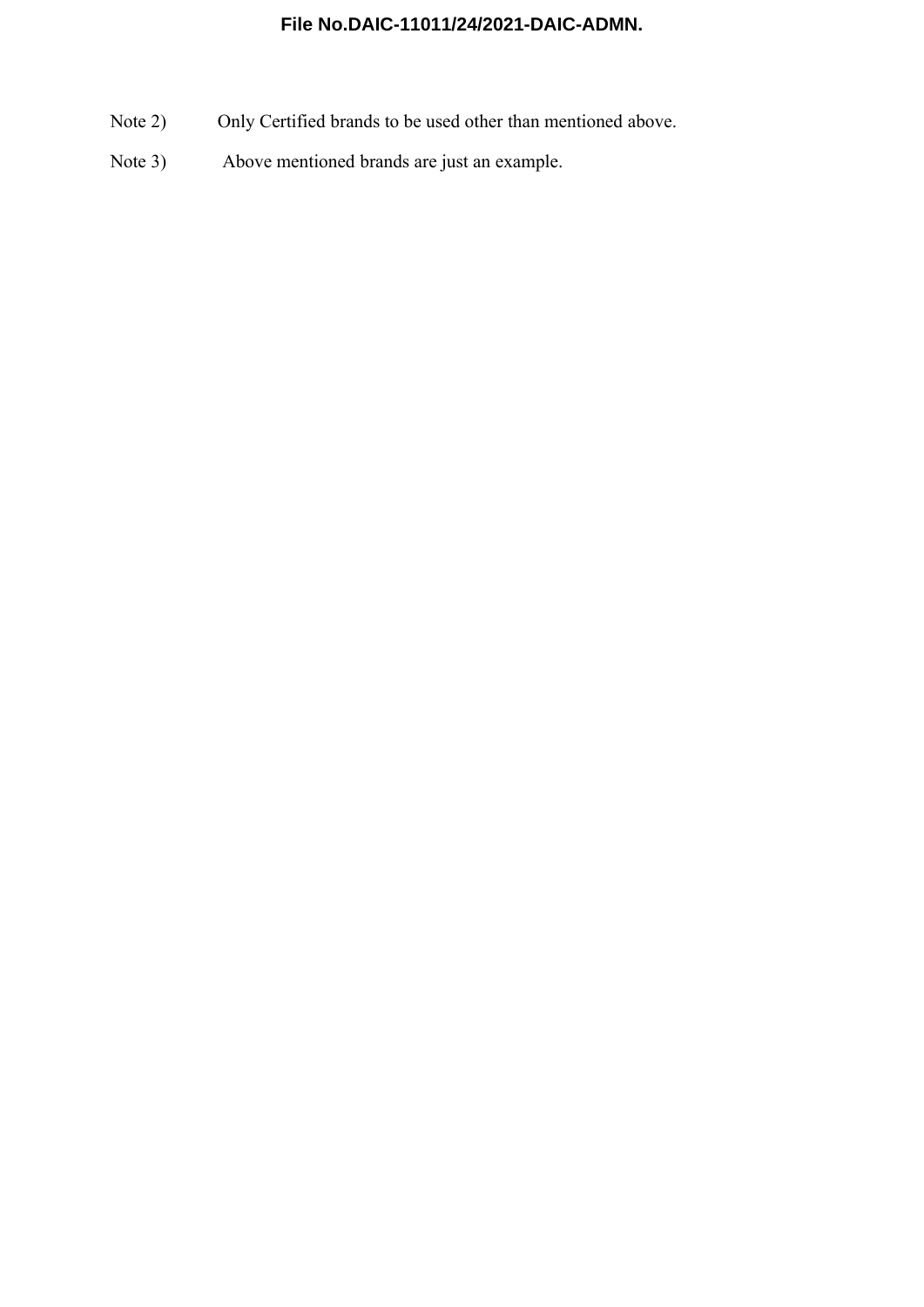# **ANNEXURE-VI**

# **PART (II) COMMERCIAL OFFER**

# A. **Category**

| S.No.                   | <b>Items</b>                   | Price Offer | Remarks if any |  |  |
|-------------------------|--------------------------------|-------------|----------------|--|--|
| $\mathbf{1}$            | Tea                            |             |                |  |  |
| $\overline{2}$          | <b>Coffee</b>                  |             |                |  |  |
| $\overline{\mathbf{3}}$ | Samosa (one piece)             |             |                |  |  |
| $\overline{\mathbf{4}}$ | Kachori (one piece)            |             |                |  |  |
| 5                       | Water Bottle (1 Ltr)           |             |                |  |  |
| 6                       | Water Bottle (½ Ltr)           |             |                |  |  |
| $\overline{7}$          | Soft Drink (01 piece)          |             |                |  |  |
| 8                       | Sandwich (01 piece)            |             |                |  |  |
| 9                       | Hi-tea (06 items)              |             |                |  |  |
| 10(packed)              | Lunch (veg.) (08 items)        |             |                |  |  |
| 11(packed)              | Lunch (non-veg) (08 items)     |             |                |  |  |
| 12(packed)              | Dinner (veg) (10 items)        |             |                |  |  |
| 13(packed)              | Dinner (non-veg) (10 items)    |             |                |  |  |
| 14                      | <b>Buffet Lunch</b> (veg)      |             |                |  |  |
| 15                      | <b>Buffet Lunch (non-veg)</b>  |             |                |  |  |
| 16                      | <b>Buffet Dinner</b> (veg)     |             |                |  |  |
| 17                      | <b>Buffet Dinner (non-veg)</b> |             |                |  |  |